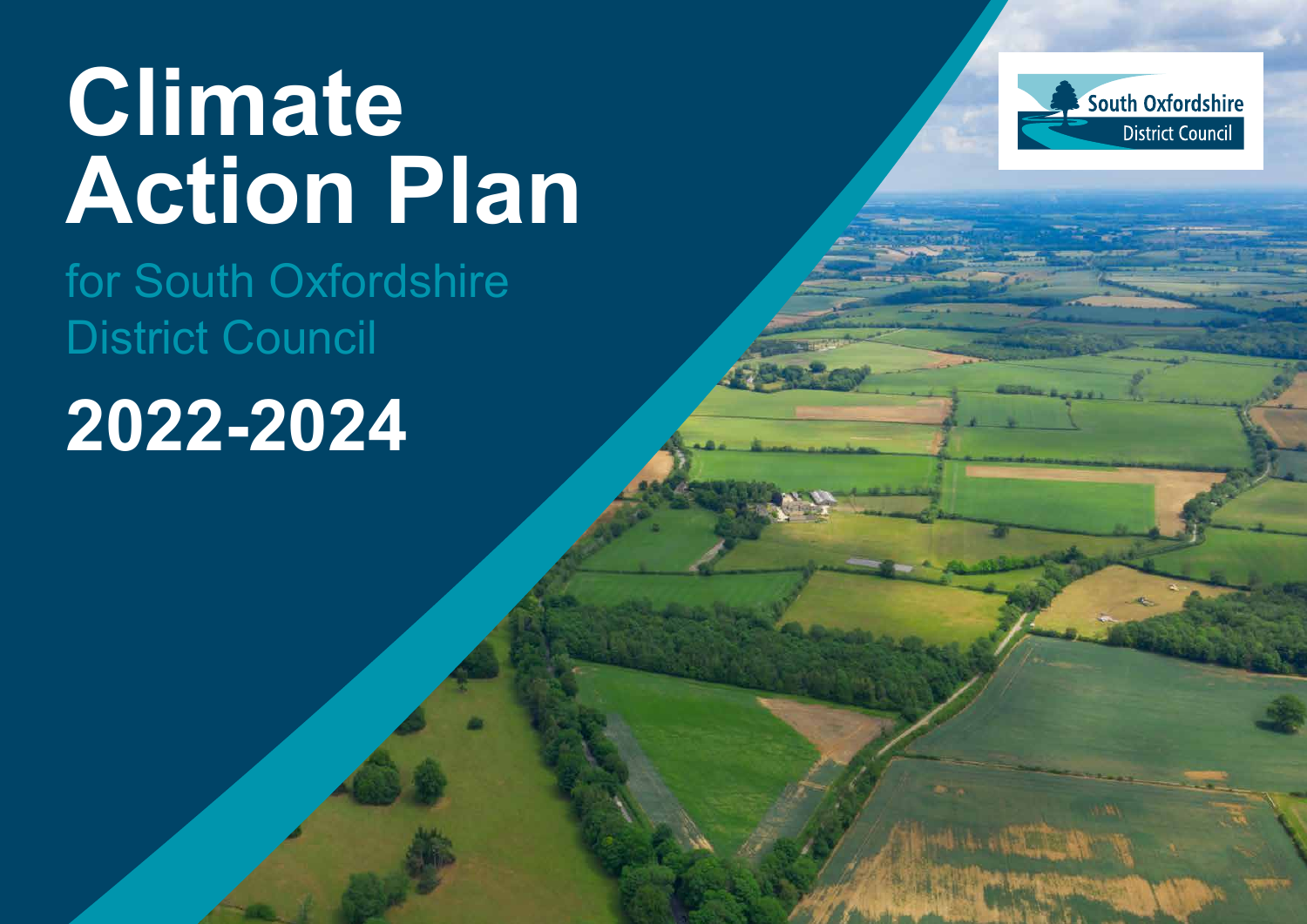### **Foreword**

Welcome to our Climate Action Plan for 2022-2024. This Plan outlines how we as a council will reduce our carbon emissions to reach our target of being a carbon neutral council by 2025. What does this mean? It involves reviewing our services and ways of working to ensure climate is embedded throughout all our areas of work. It means staff receiving training to have the skills and knowledge they need to integrate climate considerations into the core of their work. It also means preparing for the future by reviewing our buildings and land to ensure we use best practice in their maintenance and upkeep. Finally, it involves working with our communities, including businesses, the voluntary sector and residents, and our key partners to make an impact across the district and county.

This Plan is a specific commitment in our [Corporate Plan](https://www.southoxon.gov.uk/south-oxfordshire-district-council/about-the-council/corporate-plan/) 2020-24. During the engagement on our Corporate Plan, residents told us that the Climate Emergency was really important to them so we decided that Action on the Climate Emergency needed to be at the core of our Corporate Plan, and embedded throughout the Corporate Plan's other themes.

We wrote the Climate Action Plan 18 months into the Covid-19 pandemic, which has greatly impacted the lives of all around the world. It has caused us to all live and work differently, including working from home for many council staff and residents. Whilst this time has been extremely challenging and difficult, it has had some positive impacts on our environment and climate action. This includes reduced travel and a greater appreciation for our surroundings, including our local shops our green space, and the natural environment.

While this is the first publication of our Climate Action Plan, work to address climate change has been happening in the district for decades, especially from our committed community groups and residents. We are so pleased to have such a strong voluntary sector that are making strides in tackling the climate emergency locally and leading by example. We will continue to support and hope to strengthen our relationship with local climate action groups and residents going forward, while focusing on how we address the council's own emissions. We also look forward to working together with our neighbouring councils to address wider district emissions in partnership.

We must also remember that by taking action locally, we are making a positive contribution to this global issue. COP26 recently provided us with a stark reminder of the work that needs to be done to ensure our planet is liveable for future generations, so there is no better time to publish our Climate Action Plan.



**Cllr David Rouane Leader of South Oxfordshire District Council**



**Cllr. Sam Casey-Rerhaye Chair of the Climate and Ecological Emergencies Advisory Committee (CEEAC)**



**Cllr Sue Cooper Cabinet Member for Environment, Climate Change and Nature Recovery**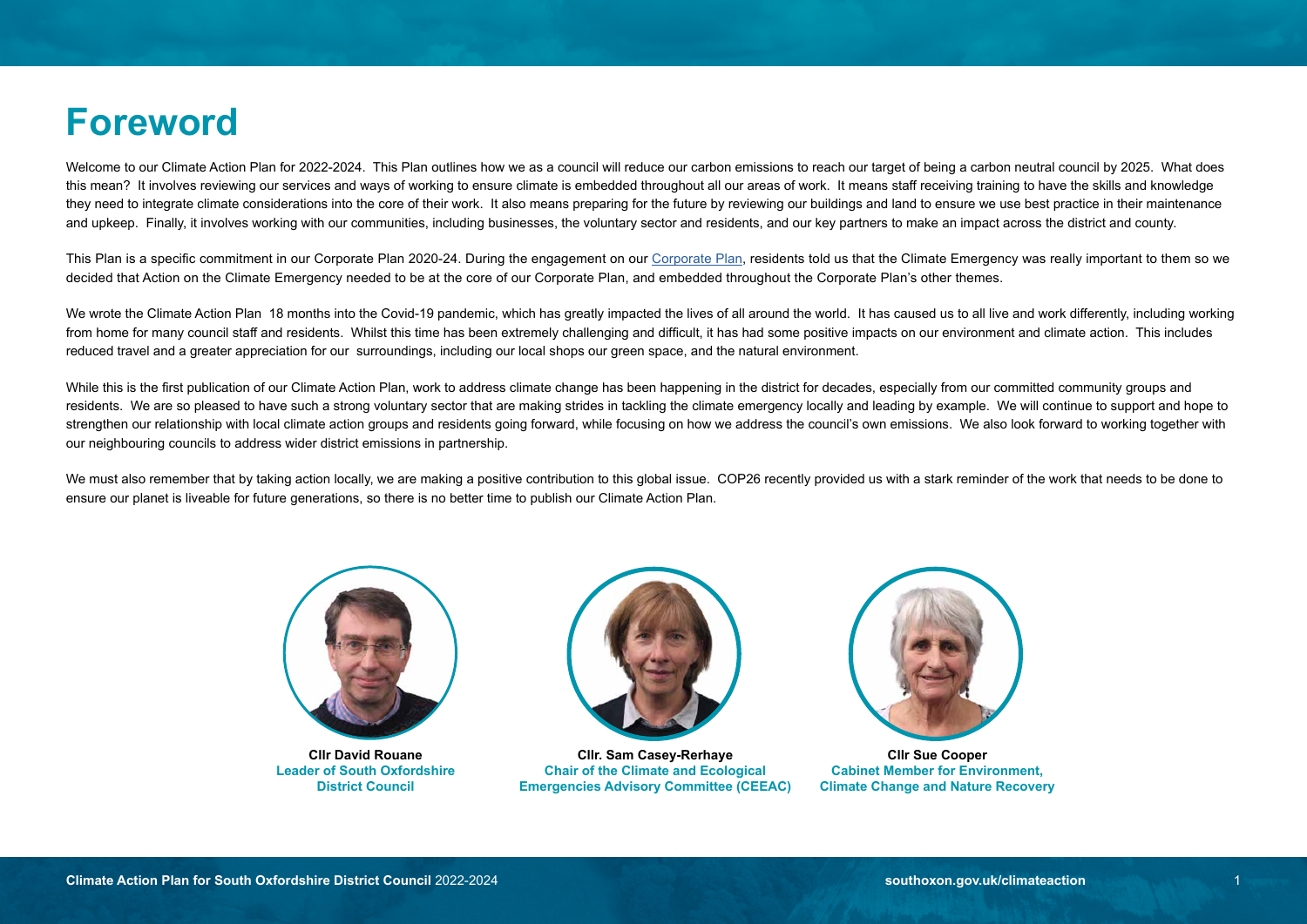### **Welcome from Simon Hewings, Head of Finance, South Oxfordshire District Council**

This Climate Action Plan comes at an interesting time for us – with council budgets more constrained than ever, especially in the midst of the Covid-19 pandemic, addressing the climate emergency will be a challenge. As a council we continue to focus on providing core services for our residents as well as the wellbeing and resilience of our communities, our economic prosperity, and now taking climate action.

While financial implications are at the core of our decision making, climate considerations are now also a key focus to ensure we reach our carbon neutral targets. All our report writing templates will include a climate implications section to ensure we have considered the environmental impact of our work.

This Plan has been written in collaboration with colleagues across the council to ensure that the actions are honest, feasible and realistic, while also pushing us to make changes and improvements to our services. I have reviewed the actions and believe that through the skills and experience of our staff, working in partnership, lobbying government, and seeking external funding, we will be able to make an impact locally on this global issue.

We will continue to be open and accountable in all areas of work, this will also apply to how we monitor the progress of our Climate Action Plan and being upfront about any challenges we face. The Plan will be monitored closely by officers and councillors to ensure we are on track to meet our carbon neutral targets.

### **Introduction**

The purpose of this Climate Action Plan is to outline how South Oxfordshire District Council will meet its target of becoming a carbon neutral council by 2025. This plan focuses on the council's own emissions to ensure our operations and service provision are carbon neutral by our target date, leading by example before focusing on our district target to be carbon neutral by 2030.

This Plan presents a set of actions that will help us achieve our target of carbon neutrality through direct initiatives using our statutory powers, strategic policymaking, or by enabling behaviours and working with others. Our vision is for climate action to be embedded throughout all our ways of working and services, to support our communities to do the same, and to work in partnership to make a greater impact on our target.

This Plan first provides policy context to set the scene for climate action globally, nationally and locally, including our climate actions so far, followed by an outline of our strategic approach to climate action, our reporting methods and then our action plan.





**Carbon neutral,**  *or 'net zero carbon', means there is a balance between the carbon emissions released into the atmosphere and the amount of carbon emissions removed from the atmosphere.*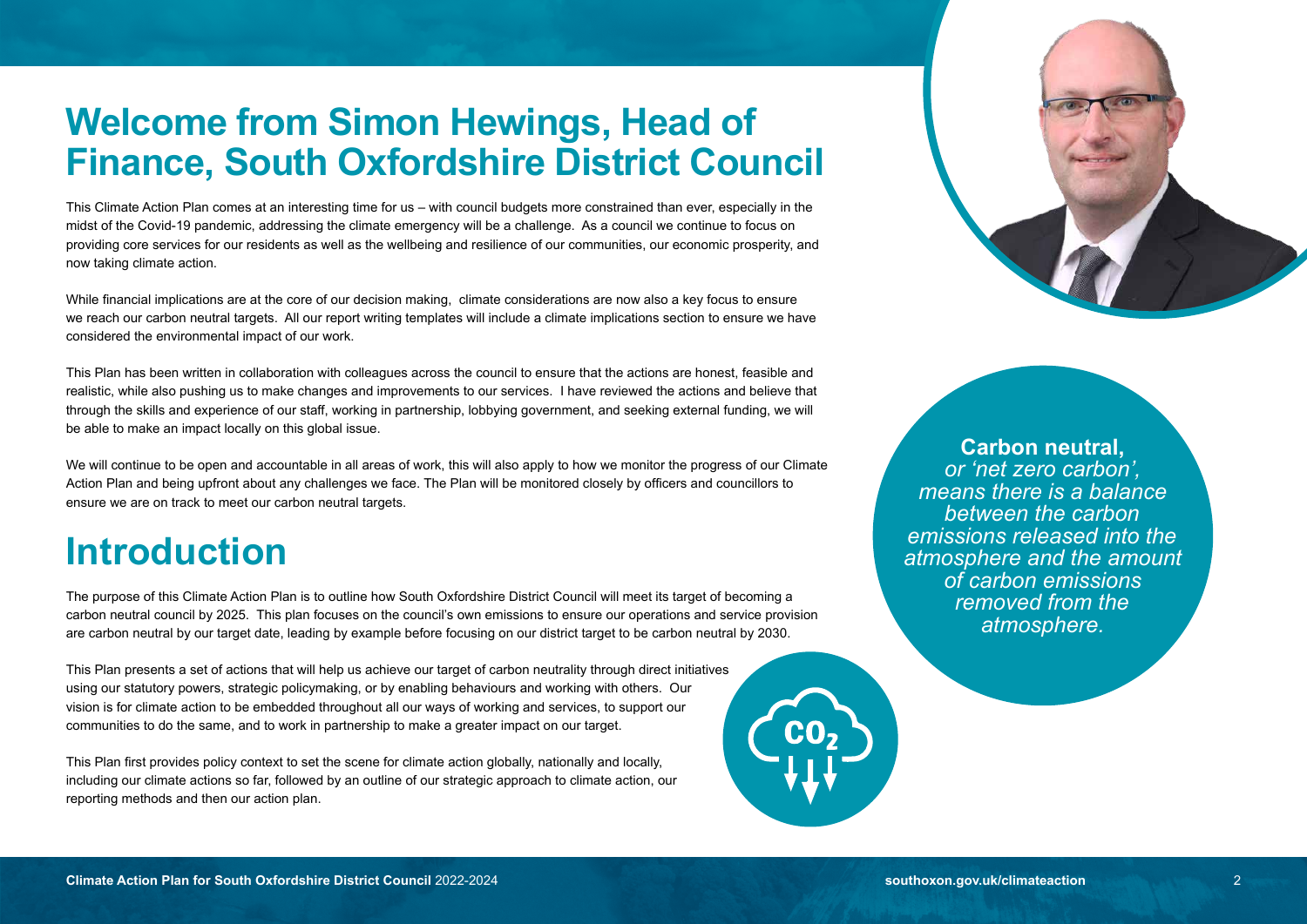### **Policy Context**

There are a range of global, national, regional and local policies setting guidance and targets for taking climate action.

Internationally, the United Nations Framework Convention on Climate Change [\(UNFCCC\)](https://unfccc.int) is the United Nations entity responsible for responding to climate change, and oversees the implementation of the [Paris Agreement.](https://unfccc.int/process-and-meetings/the-paris-agreement/the-paris-agreement) The Paris Agreement is a legally binding international treaty on climate change which aims to limit the global temperature increase in this century to 2 degrees Celsius, preferably to 1.5 degrees Celsius, above preindustrial levels. It is a landmark treaty as it was adopted by 196 Parties, including the UK, at COP21 in Paris in 2015, bringing nations together to tackle climate change. At COP26 in 2021, the Glasgow Climate Pact urged for more urgent action and financing to meet the goals of the Paris Agreement Along with this agreement, the UN adopted the Sustainable Development Goals [\(SDGs\)](https://sdgs.un.org/goals) in 2015 which are a global urgent call to action to achieve a better and more sustainable future for all by 2030. Climate change is embedded throughout the goals, and is specifically addressed in goal 13, take urgent action to combat climate change and its impacts.

Nationally, the [Climate Change Act 2008,](https://www.legislation.gov.uk/ukpga/2008/27/contents) updated in 2019, commits the UK to a 100 per cent reduction in carbon emissions, or netzero, by 2050. The Act also resulted in the formation of the [Committee on Climate Change \(CCC\) w](https://www.theccc.org.uk)hich is an advisory committee to the government on climate. In 2021 the Government published its [Net Zero Strategy: Build Back Greener](https://assets.publishing.service.gov.uk/government/uploads/system/uploads/attachment_data/file/1033990/net-zero-strategy-beis.pdf) which outlines how the UK will manage its carbon budgets and sets out the UK's vision for a decarbonised economy by 2050. The [Environment Act 2021](https://bills.parliament.uk/bills/2593) sets legislation to protect and enhance our environment, including policies around waste and recycling, air quality and water resources.

Regionally, the [Pathways to zero carbon Oxfordshire \(Pazco\)](https://www.eci.ox.ac.uk/research/energy/pathways-to-a-zero-carbon-oxfordshire-report.html) report was published in 2021 to address how Oxfordshire can achieve net-zero emissions by 2050. There are also policy documents on specific sectors including the [Oxfordshire Energy Strategy,](https://www.oxfordshirelep.com/energystrategy) which outlines how the county will be at the forefront of energy innovation to foster clean growth to reduce countywide emissions by 50 per cent by 2030 (compared to 2008 levels) and set a pathway to achieve zero carbon growth by 2050, and the Oxfordshire Plan 2050 which outlines how new homes and infrastructure will be developed across the county while helping to tackle climate change. As a council, we have also signed up to One Planet Oxfordshire, a co-created vision and action plan on the future of a more sustainable Oxfordshire.

Locally, as a council we declared a climate emergency in April 2019, and in April 2021 we declared an ecological emergency. As a result of these declarations, we set our targets to:

- **Be carbon neutral within our own operations by 2025**
- **Be a carbon neutral district by 2030**

Our Climate and Ecological Emergencies Advisory Committee (CEEAC) was formed in September 2019 to advise on matters relating to the climate and ecological crises, and to recommend actions, policies and practices to reduce damage to the environment to Cabinet.

Climate action was also identified as a priority in our Corporate Plan 2020-2024, with one of the six themes within the plan being action on the climate emergency. Work to address the climate and ecological emergencies is also integrated throughout other themes of the Corporate Plan. Publishing this Climate Action Plan is one of the projects within the Plan. The Climate Action Plan runs in line with the dates of the Corporate Plan and contributes to our strategic vision and operations as a council.



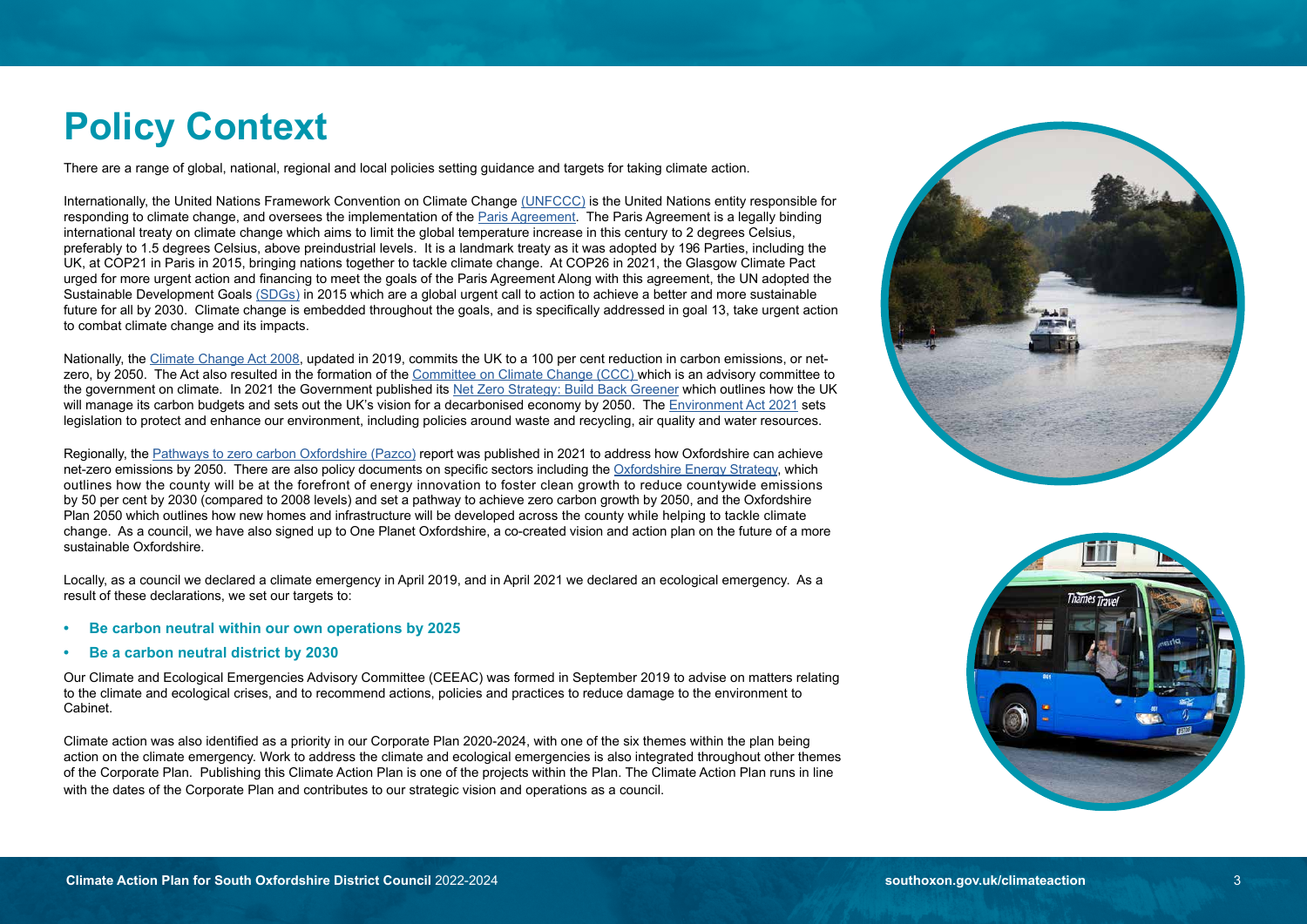### **Our Journey So Far**

While this is our first Climate Action Plan, we have already implemented a number of projects and policies that address the climate emergency, including:

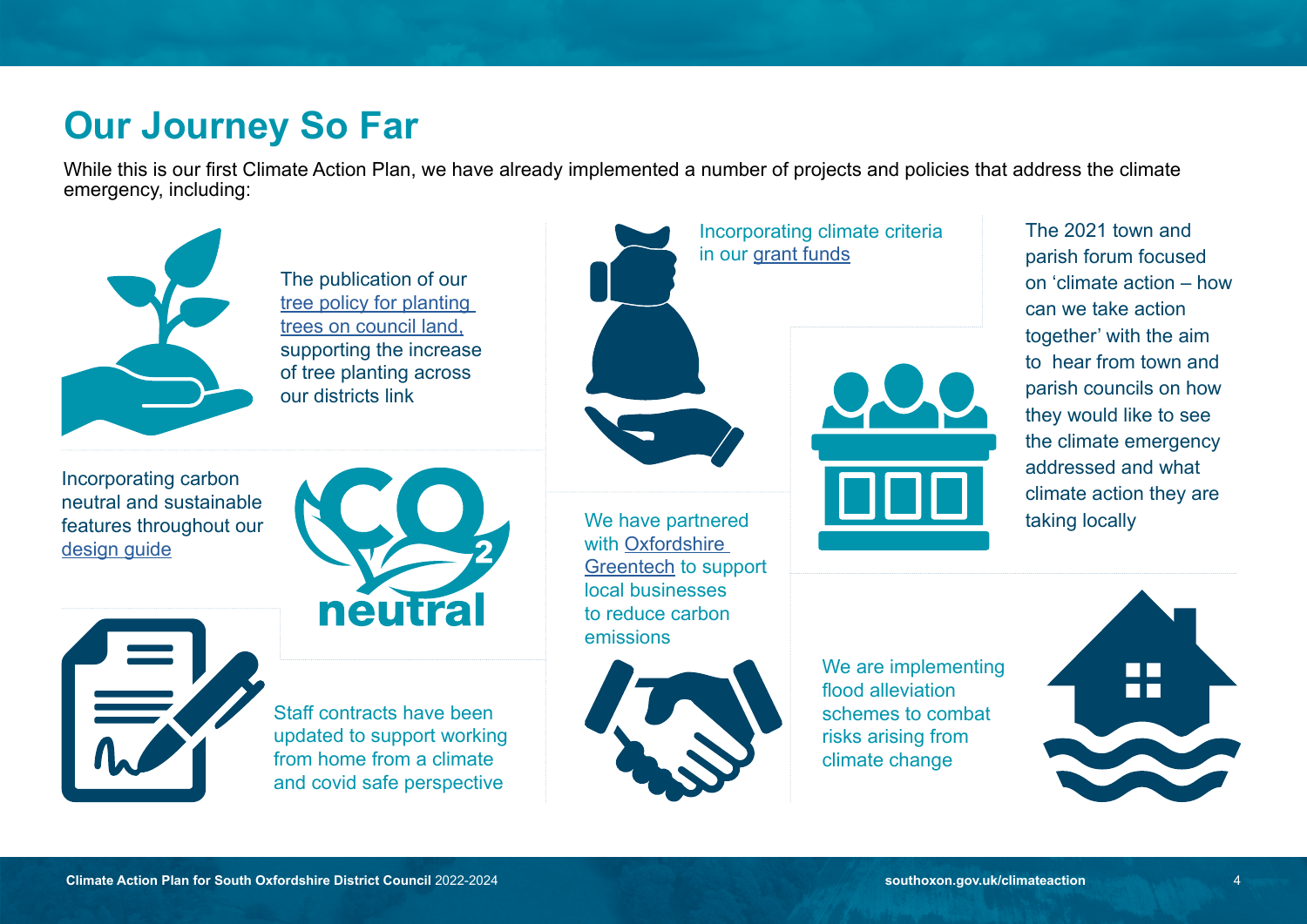## **Measuring and Reporting**

To measure our progress in achieving our carbon neutral target, we divided the actions in this Plan into strategic, direct and enabling actions:

| <b>Action</b><br>category | <b>Explanation</b>                                                                                                                                                                                                                                                                                                                                                                                                                                       | <b>Measuring method</b>                                                                                                                                                                                                                                                                  |
|---------------------------|----------------------------------------------------------------------------------------------------------------------------------------------------------------------------------------------------------------------------------------------------------------------------------------------------------------------------------------------------------------------------------------------------------------------------------------------------------|------------------------------------------------------------------------------------------------------------------------------------------------------------------------------------------------------------------------------------------------------------------------------------------|
| <b>Strategic</b>          | Strategic actions are those which change our approach to work and the provision of our services to reach our carbon<br>neutral targets, and these changes will result in reductions in carbon emissions over time. These actions<br>to policy and strategy documents to better address the climate emergency, embedding climate considerations in decision<br>making, and providing training to staff to create behaviour change in our ways of working. | While it will be difficult to measure the specific reductions<br>in carbon emissions from each strategic action, overall<br>reductions in the council's carbon emissions will be seen<br>over time in our annual carbon emission baseline report as<br>a result of taking these actions. |
| <b>Direct</b>             | The results of these actions will produce a quantifiable reduction in carbon emissions from implementing a specific project or making a direct change to a service. For example, we will be able to measure the reduction in o                                                                                                                                                                                                                           | Emissions from direct actions will be calculated using the<br>glidepath tool, where we will be able to specifically measure<br>the change in emissions over time.                                                                                                                        |
| <b>Enabling</b>           | Enabling actions are those where we are encouraging and supporting behaviour change across our district by sharing<br>information, advice and guidance. These actions will contribute to an overall reduction in carbon emissions across the<br>council and district.                                                                                                                                                                                    | We will see the impact of our enabling actions through an<br>overall reduction in carbon emissions in our annual carbon<br>emissions baseline report.                                                                                                                                    |

These three categories provide us with the methodology to review our reduction in carbon emissions over the next three years. The Plan also includes the specific reporting measures we will be monitoring for progress of each action, including the reporting type of the measure, whether they will be reported on through narrative, narrative with quantitative elements, or quantitative updates. Progress on actions will be monitored quarterly in line with the Council's Corporate Performance Management Framework, and will be reviewed at each CEEAC meeting and reported to Cabinet. Reviewing progress on the actions quarterly will allow us to keep track of the short and long-term implementation, progress and outcomes of each action. Annually, the council's greenhouse gas emissions report will be reviewed to see the reduction in our overall carbon emissions, monitoring our progress to reach our carbon neutral target.

**It is important to note that this Plan is based on national policies and strategies at the time of writing. We hope that those policies and strategies will evolve over the course of this Plan to include higher, more ambitious standards and therefore some of our actions may be superseded.** 

### **The Plan**

The below table presents the actions the council will take to reduce its carbon emissions 2022-24. The plan has been divided into seven themes to categorise the actions. These themes are:

| Theme.                      | Goal                                                                                                                                                                    |
|-----------------------------|-------------------------------------------------------------------------------------------------------------------------------------------------------------------------|
| Our ways of working         | To make climate action inherent in all the council's work by designing and updating our policies, strategies and<br>governance with the climate emergency at their core |
| <b>Our service delivery</b> | To plan and deliver services to our residents in ways that reduce carbon emissions and prepare our district for<br>future ways of living                                |
| Our people                  | To create a culture of climate action amongst staff and councillors in the workplace                                                                                    |
| <b>Our land</b>             | To approach our land management with sustainable and climate-friendly best practices                                                                                    |
| <b>Our buildings</b>        | To decarbonise our buildings and their operations to ensure they are fit for the future                                                                                 |
| <b>Our communities</b>      | To guide and support the district's businesses, voluntary sector and communities to take action on the climate<br>emergency                                             |
| <b>Our partners</b>         | To work in partnership to reduce carbon emissions across the districts and support county-wide initiatives,<br>making a greater impact together                         |

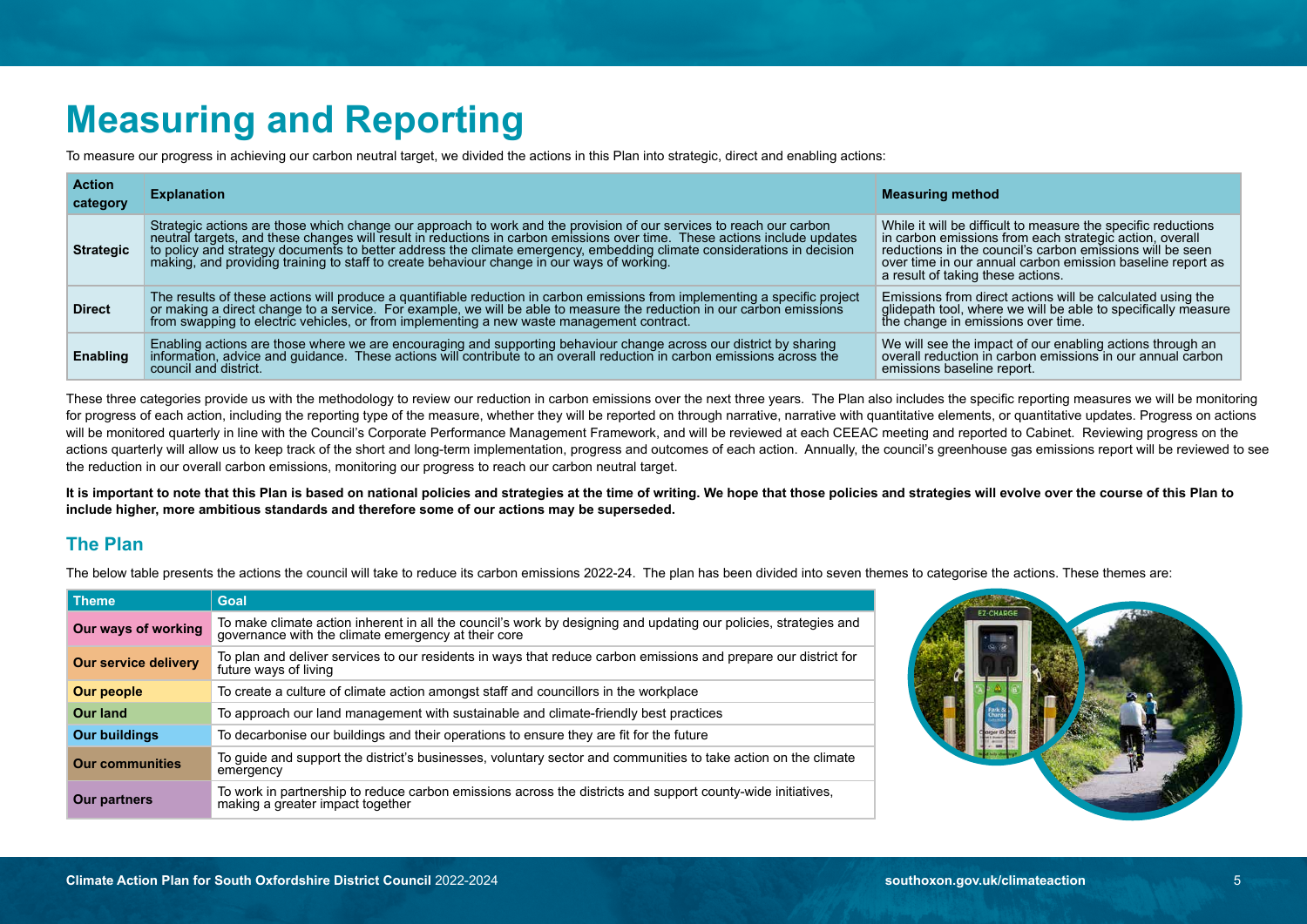# **Strategic Approach**

This plan focuses on how we will reduce carbon emissions from our own operations to make us a carbon neutral council. Our approach to this work is guided by our data and five principles, outlined below.

### **Our Data**

Looking at our council carbon emission data from our baseline year 2019/20, almost half of our emissions come from our three leisure centres, while over a third of our carbon emissions comes from our waste collection services. It is vital that we tackle our leisure and waste emissions to make the biggest impact on our carbon neutral target, which is reflected in specific actions in this Plan. Other emitters include staff and councillor mileage, our offices and properties, and other service contracts, which are also addressed in actions in this plan.

In addition to the quantitative data, we have used qualitative data to develop this plan, including feedback from the Corporate Plan consultation with residents in August 2020, where the climate emergency featured heavily, and from discussions on taking climate action at the Town and Parish Forums held in May 2021.



Source: South Oxfordshire District Council Greenhouse Gas emissions report 2019/20

### **Our Principles**

This Plan is guided by five principles, which we will embed in our approach to climate action as an organisation and were used to develop the actions in this plan. We will use these principles as a benchmark for future plans and policies we develop and will also use them to inform current projects. The five principles are:

| <b>Political commitment to climate</b><br>action | Political will locally and regionally to drive reductions in carbon emissions is critical in the absence of a statutory duty on local authorities to take climate action.<br>This commitment is evident at South Oxfordshire through the dedicated position of a cabinet member for environment, climate change and nature recovery. This position has a responsibility to ensure that this commitment is e<br>and examined. |
|--------------------------------------------------|------------------------------------------------------------------------------------------------------------------------------------------------------------------------------------------------------------------------------------------------------------------------------------------------------------------------------------------------------------------------------------------------------------------------------|
|                                                  | Driving forward this commitment to climate action will be vital going forward to make progress on our carbon neutral targets.                                                                                                                                                                                                                                                                                                |
| Putting climate action at the                    | Having climate considerations at the core of our decision making, policies and ways of working is vital so that we create an organisational culture that lasts not                                                                                                                                                                                                                                                           |
| heart of our decision making                     | just during the lifetime of this Plan but beyond.                                                                                                                                                                                                                                                                                                                                                                            |
| Working in partnership across                    | Climate Action needs everybody. We acknowledge that we cannot do this alone and there is collective strength in working in partnership to make a greater                                                                                                                                                                                                                                                                     |
| the districts and county                         | impact regionally, by pooling our resources and influence together.                                                                                                                                                                                                                                                                                                                                                          |
| <b>Commitment to inclusive</b>                   | Addressing the climate emergency is a continual process and we need to ensure that our ongoing climate actions and communications meet the different needs                                                                                                                                                                                                                                                                   |
| engagement                                       | of our communities and environment and are accessible and engaging for all.                                                                                                                                                                                                                                                                                                                                                  |
| Influencing and providing advice                 | Our engagement opportunities and activities are two-fold: influencing our government to lobby for national changes required to help us achieve our targets and<br>providing advice to our communities, including our residents and businesses, to support their climate action journeys.                                                                                                                                     |

### **South Oxfordshire District Council Greenhouse Gas Emissions 2019/20**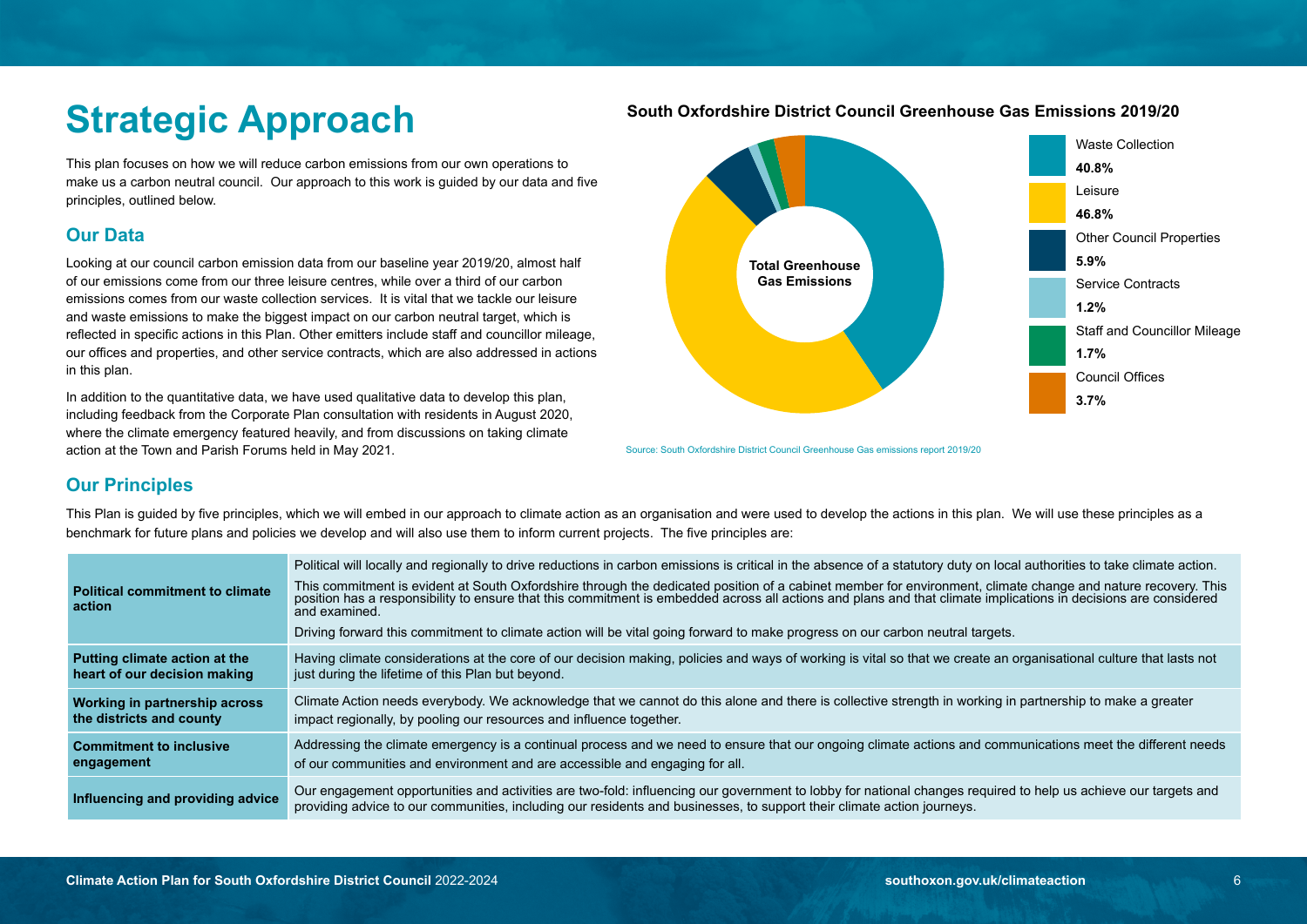### **The Plan** Our ways of working

| <b>Actions</b>                                                                                                                     | <b>CAP ID</b>    | Reporting<br><b>Type</b>                   | <b>Reporting Measure</b>                                                                                                                                                         | <b>Strategic</b><br>/ direct /<br>enabling | <b>Officer Lead</b>              | <b>South Cabinet</b><br>Lead                                                 |
|------------------------------------------------------------------------------------------------------------------------------------|------------------|--------------------------------------------|----------------------------------------------------------------------------------------------------------------------------------------------------------------------------------|--------------------------------------------|----------------------------------|------------------------------------------------------------------------------|
| Update the Corporate Delivery Framework to include<br>considerations for climate impact and carbon emissions                       | WOW1             | Quantitative                               | Number of projects through the Corporate Delivery<br>Framework measures include climate impact and carbon<br>emissions                                                           | strategic                                  | Head of Policy and<br>Programmes | <b>Cabinet Member</b><br>for Corporate<br>Services, Policy and<br>Programmes |
| Implement internal governance to progress and monitor<br>the Climate Action Plan                                                   | WOW2             | Narrative                                  | Update on the internal structure including it's set up and it's<br>approach to progressing and monitoring the Climate Action<br>Plan                                             | strategic                                  | Head of Policy and<br>Programmes | <b>Cabinet Member</b><br>for Corporate<br>Services, Policy and<br>Programmes |
| Publish an internal toolkit with guidance for staff on<br>how to assess the climate implications of projects and<br>proposals      | WOW3             | Narrative                                  | Update on the content of the toolkit and examples of projects<br>and proposal that have used learning from the toolkit for the<br>climate implications section                   | strategic                                  | Head of Policy and<br>Programmes | <b>Cabinet Member</b><br>for Corporate<br>Services, Policy and<br>Programmes |
| Develop and implement measures for monitoring<br>procurement contracts based on carbon emissions and<br>climate action             | WOW4             | Narrative                                  | Update on monitoring of procurement contracts based on<br>carbon emissions and climate action, providing examples of<br>relevant contracts                                       | strategic                                  | <b>Head of Finance</b>           | <b>Cabinet Member for</b><br>Finance                                         |
| Update the contract evaluation quality scoring<br>procedure to include carbon reduction criteria                                   | WOW <sub>5</sub> | Narrative                                  | Report on how the contract evaluation quality scoring criteria<br>has been updated to include carbon reduction criteria.<br>providing examples of relevant awarded contracts     | direct                                     | <b>Head of Finance</b>           | <b>Cabinet Member for</b><br>Finance                                         |
| Deliver staff training on the Procurement Strategy which<br>includes understanding of carbon reduction objectives<br>and criterion | WOW6             | Narrative with<br>quantitative<br>elements | Percentage of staff who completed the procurement training<br>in it's first year / report on how the training has impacted<br>procurement contracts, providing relevant examples | strategic                                  | Head of Finance                  | <b>Cabinet Member for</b><br>Finance                                         |
| Conduct a review of all report writing templates, adding<br>a climate implications section where missing                           | WOW7             | Narrative with<br>quantitative<br>elements | Percentage of report writing templates that include a climate<br>implications section / narrative on the updates to report<br>writing templates                                  | strategic                                  | Head of Legal and<br>Democratic  | Cabinet Member for<br>Partnerships and<br>Legal Democratic                   |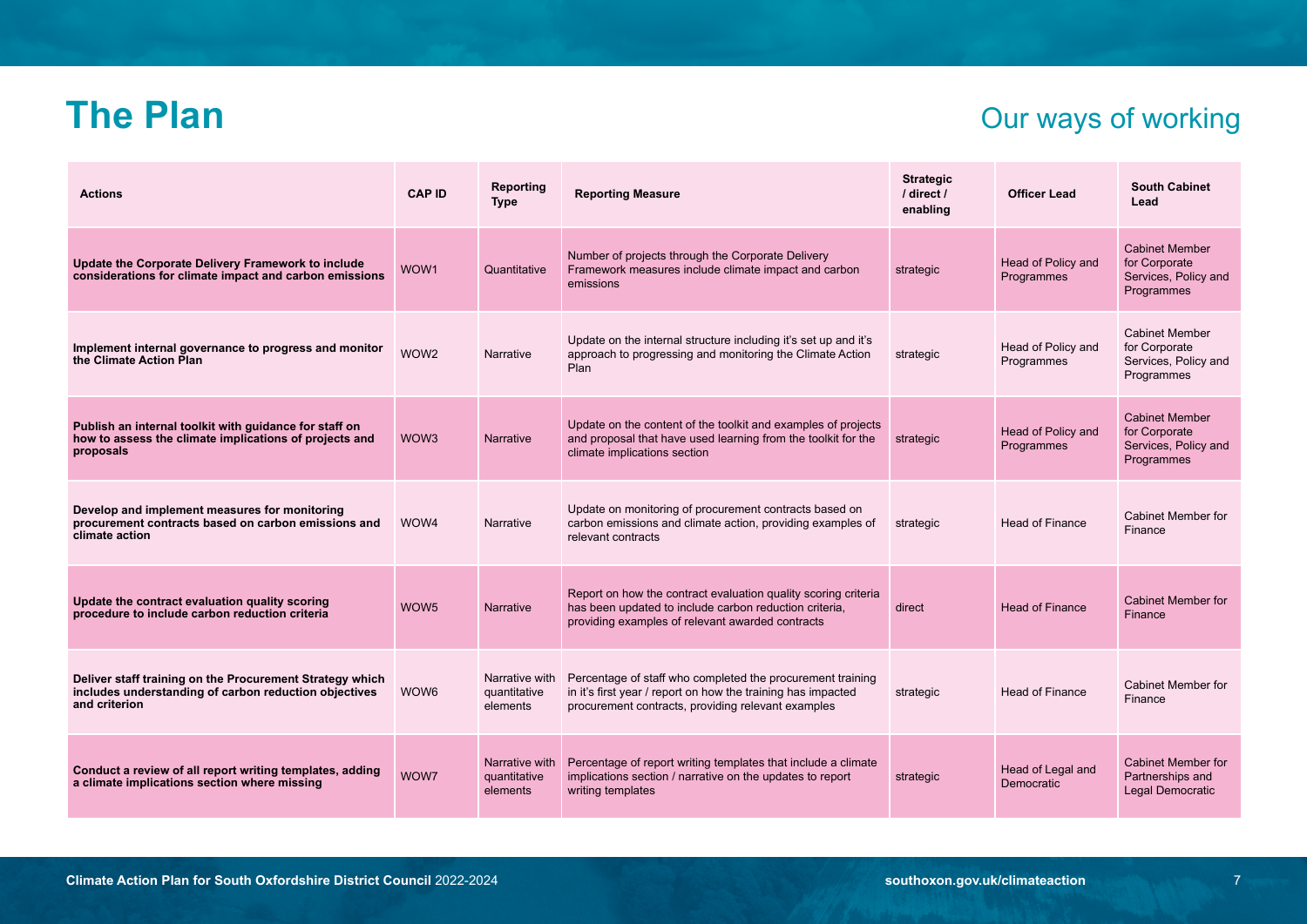### **The Plan** Our ways of working

| <b>Actions</b>                                                                                                                                                                                | <b>CAP ID</b> | Reporting<br><b>Type</b>                   | <b>Reporting Measure</b>                                                                                                                                                                                                                                                 | <b>Strategic</b><br>/ direct /<br>enabling | <b>Officer Lead</b>                                   | <b>South Cabinet</b><br>Lead                                                 |
|-----------------------------------------------------------------------------------------------------------------------------------------------------------------------------------------------|---------------|--------------------------------------------|--------------------------------------------------------------------------------------------------------------------------------------------------------------------------------------------------------------------------------------------------------------------------|--------------------------------------------|-------------------------------------------------------|------------------------------------------------------------------------------|
| Divest direct investments from environmentally harmful<br>activities where possible, whilst protecting the security of<br>tax-payer funds                                                     | WOW8          | <b>Narrative</b>                           | Narrative update detailing changes which have included<br>climate elements into financial decision making                                                                                                                                                                | strategic                                  | <b>Head of Finance</b>                                | <b>Cabinet Member for</b><br>Finance                                         |
| Incorporate a policy statement on environment/social/<br>governance factors into the financial implications<br>section of all Council reports to show our commitment                          | WOW9          | Narrative                                  | Policy statement included in Council templates under<br>financial implications                                                                                                                                                                                           | strategic                                  | <b>Head of Finance</b>                                | Cabinet Member for<br>Finance                                                |
| Engage with the council's investment portfolio to ask<br>for and review their carbon reduction plans as part of<br>decision making for the treasury management strategy                       | WOW10         | Narrative with<br>quantitative<br>elements | Number of investment portfolios where we have reviewed<br>their carbon reduction plans / narrative on any changes<br>in decision making based on investment portfolio carbon<br>reduction plans/ percentage of Council portfolio in Paris<br>Agreement aligned companies | strategic                                  | <b>Head of Finance</b>                                | <b>Cabinet Member for</b><br>Finance                                         |
| Review internal audit processes and where appropriate<br>include risk considerations for the climate emergency                                                                                | WOW11         | Narrative                                  | Report on how the internal audit processes have been<br>updated to include carbon emission considerations                                                                                                                                                                | strategic                                  | <b>Head of Finance</b>                                | Cabinet Member for<br>Finance                                                |
| Refine criteria for community infrastructure levy (CIL)<br>funding to maximise opportunities for including carbon<br>reduction measures in projects and supporting climate<br>action projects | WOW12         | Narrative with<br>quantitative<br>elements | Narrative update about work in this area to include detail of<br>new CIL spending strategy, communication with parishes<br>Quantitative elements - CIL Spend broken down by type, by<br>parish                                                                           | strategic                                  | Head of Policy and<br>Programmes / Head<br>of Finance | <b>Cabinet Member for</b><br>Planning                                        |
| Promote community infrastructure levy (CIL) criteria<br>to all relevant staff to ensure they maximise carbon<br>emission reductions in all CIL projects                                       | WOW13         | Narrative with<br>quantitative<br>elements | Percentage of CIL projects that include carbon emission<br>reduction considerations/ relevant project proposals,<br>providing examples                                                                                                                                   | strategic                                  | Head of Policy and<br>Programmes / Head<br>of Finance | <b>Cabinet Member</b><br>for Corporate<br>Services, Policy and<br>Programmes |
| Include more ambitious climate criteria in the conditions<br>of our affordable housing grant funding                                                                                          | WOW14         | <b>Narrative</b>                           | Report on the updates to the climate criteria of the affordable<br>housing grant funding and how this has impacted new<br>affordable housing developments, providing examples                                                                                            | strategic                                  | Head of<br>Development and<br>Corporate Landlord      | <b>Cabinet Member</b><br>for Economic<br>Development and<br>Regeneration     |
| Include policies in the Joint Local Plan that will help<br>deliver zero carbon development and encourage more<br>sustainable choices                                                          | WOW15         | Narrative                                  | Narrative update on work around planning policies included<br>in the emerging JLP                                                                                                                                                                                        | strategic                                  | Head of Policy and<br>Programmes                      | Cabinet Member for<br>Planning                                               |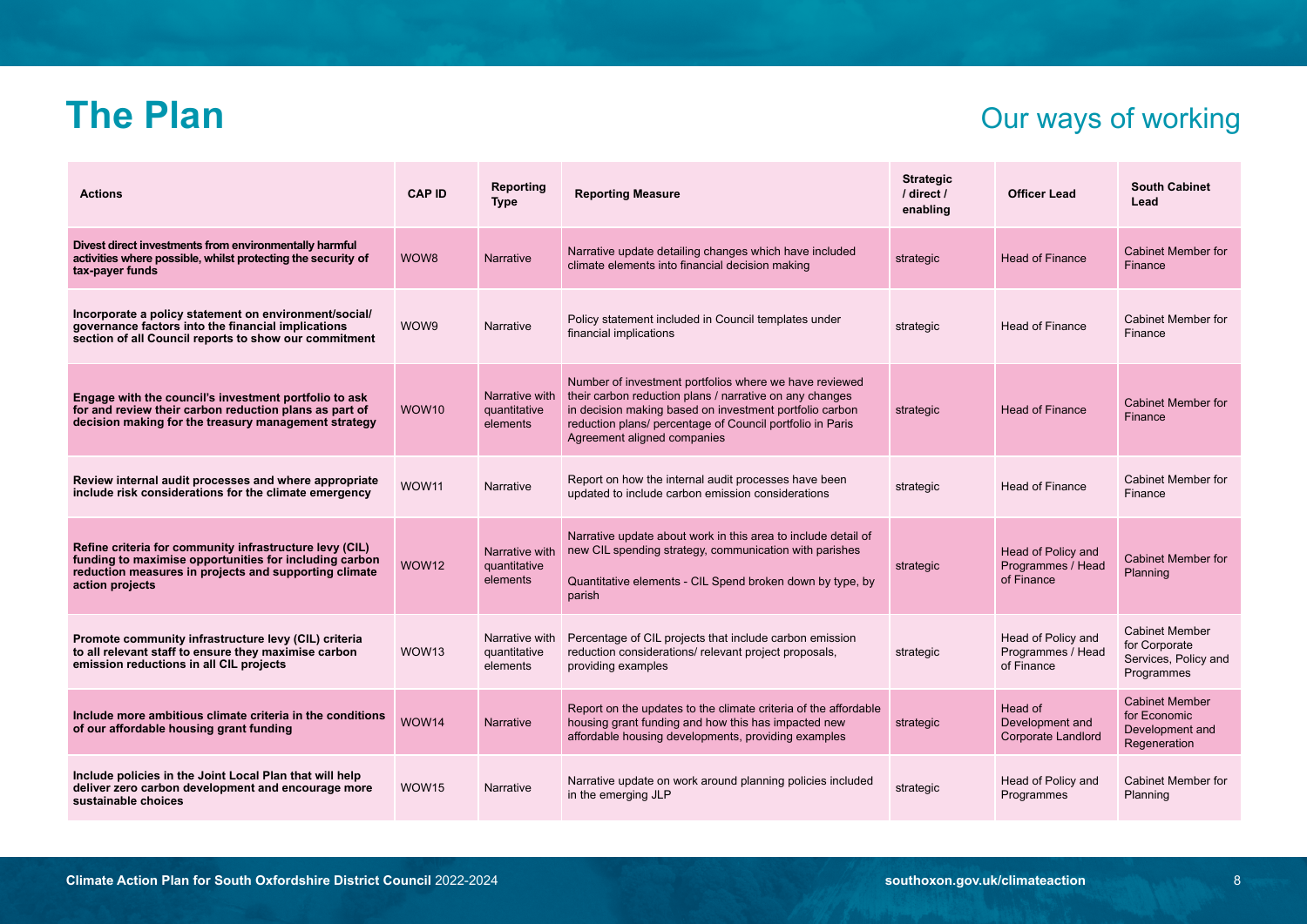### **The Plan** Our ways of working

| <b>Actions</b>                                                                                                                                                                                                      | <b>CAP ID</b> | Reporting<br><b>Type</b>                   | <b>Reporting Measure</b>                                                                                                                                                                                              | <b>Strategic</b><br>/ direct /<br>enabling | <b>Officer Lead</b>                              | <b>South Cabinet</b><br>Lead                                                       |
|---------------------------------------------------------------------------------------------------------------------------------------------------------------------------------------------------------------------|---------------|--------------------------------------------|-----------------------------------------------------------------------------------------------------------------------------------------------------------------------------------------------------------------------|--------------------------------------------|--------------------------------------------------|------------------------------------------------------------------------------------|
| Produce an options paper for setting up a carbon<br>offsetting scheme for developers as part of the new<br><b>Joint Local Plan</b>                                                                                  | WOW16         | Narrative                                  | Report on options paper development and suggested ways<br>forward                                                                                                                                                     | strategic                                  | Head of Planning                                 | Cabinet Member for<br>Planning                                                     |
| Produce an options paper for pool electric vehicles for<br>use by council staff to reduce emissions from business<br>mileage, implementing if approved                                                              | WOW17         | Narrative                                  | Narrative update on the development of business case<br>for piloting pool electric vehicles, including on the carbon<br>emission savings and decision making progress                                                 | strategic                                  | Head of Policy and<br>Programmes                 | <b>Cabinet Member</b><br>for Corporate<br>Services, Policy and<br>Programmes       |
| Develop and implement an internal communications plan<br>to keep staff updated on climate action work, including<br>useful advice and guidance on how to incorporate<br>climate action into projects and programmes | WOW18         | Narrative with<br>quantitative<br>elements | Data on the number of internal communications campaigns<br>with staff on climate action work and a narrative update on<br>the type of information shared and any feedback from staff<br>on the use of the information | enabling                                   | <b>Head of Corporate</b><br><b>Services</b>      | <b>Cabinet Member</b><br>for Corporate<br>Services, Policy and<br>Programmes       |
| Move to a digital by default approach for virtual<br>meetings where possible given the current conditions<br>around decision making in Local Government                                                             | WOW19         | Quantitative                               | Percentage of virtual meetings taken place, benchmark to<br>include CEEAC, Scrutiny, Cabinet and Council meetings                                                                                                     | direct                                     | Head of Legal and<br>Democratic                  | <b>Cabinet Member</b><br>for Democratic and<br><b>Legal Services</b>               |
| Improve our use of existing technology to move to<br>digital by default working                                                                                                                                     | <b>WOW20</b>  | Narrative with<br>quantitative<br>elements | Update on the use of technology for meetings; data on<br>percentage of MFD printing                                                                                                                                   | direct                                     | <b>Head of Corporate</b><br><b>Services</b>      | <b>Cabinet Member</b><br>for Corporate<br>Services, Policy and<br>Programmes       |
| Develop and implement an anti-idling policy for staff and<br>contractors on council buisness, to ensure engines are<br>turned off when appropriate                                                                  | WOW21         | Narrative                                  | Update on the development of the policy and examples of<br>anti-idling implementation from staff and contractors                                                                                                      | direct                                     | Head of<br>Development and<br>Corporate Landlord | <b>Cabinet Member</b><br>for Environment.<br>Climate Change and<br>Nature Recovery |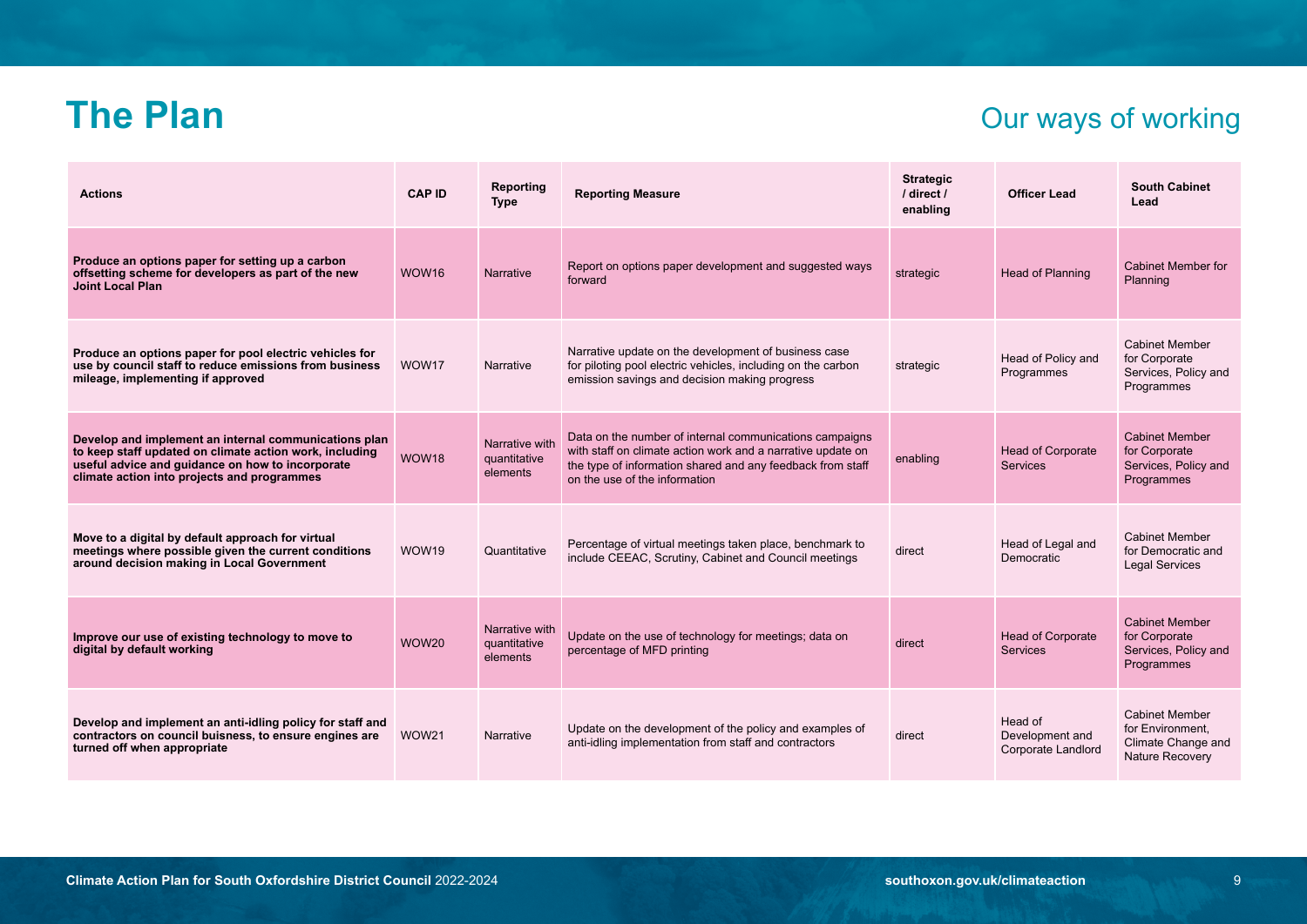### **The Plan** Our service delivery

| <b>Actions</b>                                                                                                                                                                          | <b>CAP ID</b>   | <b>Reporting</b><br><b>Type</b>            | <b>Reporting Measure</b>                                                                                                                                                                              | <b>Strategic</b><br>/ direct /<br>enabling | <b>Officer Lead</b>                | <b>South Cabinet</b><br>Lead                                                                     |
|-----------------------------------------------------------------------------------------------------------------------------------------------------------------------------------------|-----------------|--------------------------------------------|-------------------------------------------------------------------------------------------------------------------------------------------------------------------------------------------------------|--------------------------------------------|------------------------------------|--------------------------------------------------------------------------------------------------|
| a) Prepare new waste management approach to align<br>with provisions of the Environment Bill                                                                                            | SD <sub>1</sub> | <b>Narrative</b>                           |                                                                                                                                                                                                       | strategic                                  | Head of Housing and<br>Environment | <b>Cabinet Member</b><br>for Environment.<br><b>Climate Change and</b><br><b>Nature Recovery</b> |
| b) Specify new waste management contract with route<br>optimisation, collection frequency and vehicle size to<br>minimise carbon emissions                                              | SD <sub>2</sub> | <b>Narrative</b>                           | Report on the development of the new waste contract,<br>particularly how it aligns with the Environment Bill and how it<br>will reduce carbon emissions                                               | direct                                     | Head of Housing and<br>Environment | <b>Cabinet Member</b><br>for Environment.<br><b>Climate Change and</b><br><b>Nature Recovery</b> |
| c) Trial electric refuse vehicles and other relevant<br>vehicle options, to identify the most suitable vehicles for<br>reducing carbon emissions whilst maintaining service<br>delivery | SD <sub>3</sub> | <b>Narrative</b>                           |                                                                                                                                                                                                       | direct                                     | Head of Housing and<br>Environment | <b>Cabinet Member</b><br>for Environment.<br><b>Climate Change and</b><br><b>Nature Recovery</b> |
| d) Replace end of life waste collection vehicles with<br>electric fleet where range available allows                                                                                    | SD <sub>4</sub> | <b>Narrative</b>                           |                                                                                                                                                                                                       | direct                                     | Head of Housing and<br>Environment | <b>Cabinet Member</b><br>for Environment.<br><b>Climate Change and</b><br><b>Nature Recovery</b> |
| Explore opportunities for a new waste depot including<br>research into renewable energy supplies                                                                                        | SD <sub>5</sub> | <b>Narrative</b>                           | Report on proposals for a new waste depot, including<br>potential carbon reduction figures                                                                                                            | direct                                     | Head of Housing and<br>Environment | <b>Cabinet Member</b><br>for Environment.<br><b>Climate Change and</b><br><b>Nature Recovery</b> |
| Develop a business case and implement a delivery plan<br>for council vehicles to be zero emission by 2025, where<br>available on the market                                             | SD <sub>6</sub> | Narrative with<br>quantitative<br>elements | Data on carbon reduction savings from switching vehicles<br>to zero emission and narrative report on business case<br>development and delivery plan for doing so, including market<br>options for EVs | direct                                     | Head of Housing and<br>Environment | <b>Cabinet Member</b><br>for Environment.<br><b>Climate Change and</b><br><b>Nature Recovery</b> |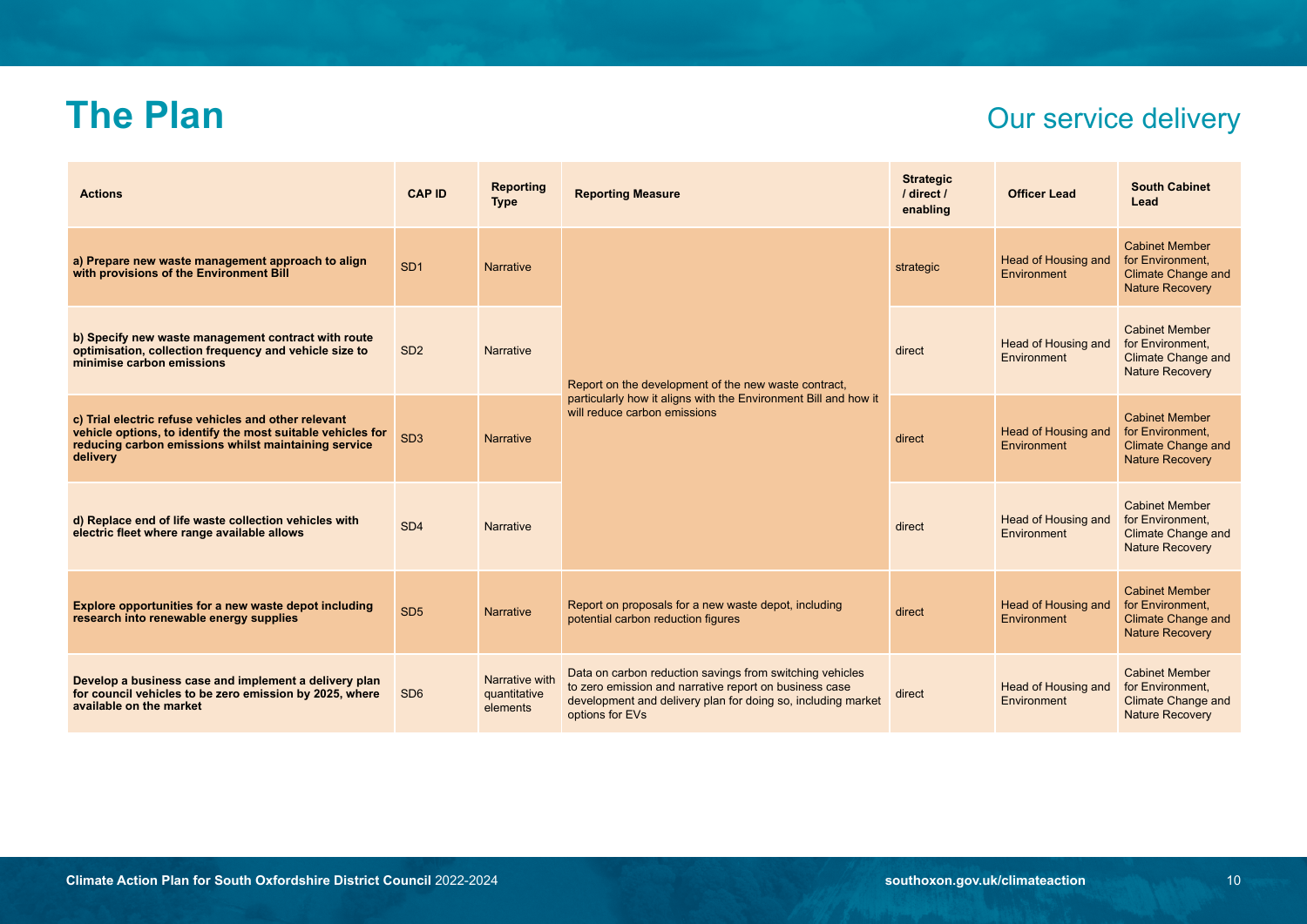# **The Plan** Our service delivery

| <b>Actions</b>                                                                                                                                                                                 | <b>CAP ID</b>   | Reporting<br><b>Type</b>                   | <b>Reporting Measure</b>                                                                                                                                                                        | <b>Strategic</b><br>/ direct /<br>enabling | <b>Officer Lead</b>                                     | <b>South Cabinet</b><br>Lead                                                                     |
|------------------------------------------------------------------------------------------------------------------------------------------------------------------------------------------------|-----------------|--------------------------------------------|-------------------------------------------------------------------------------------------------------------------------------------------------------------------------------------------------|--------------------------------------------|---------------------------------------------------------|--------------------------------------------------------------------------------------------------|
| Install EV charge points in council depot and other<br>locations as necessary to meet needs of council fleet                                                                                   | SD <sub>7</sub> | Narrative with<br>quantitative<br>elements | Data on the number of EV charge points installed for use<br>by council fleet; narrative update on the location of the EV<br>charge points and how they meet the needs of the council<br>fleet   | direct                                     | Head of<br>Development and<br><b>Corporate Landlord</b> | <b>Cabinet Member</b><br>for Environment.<br><b>Climate Change and</b><br><b>Nature Recovery</b> |
| Provide feedback on planning applications with advice<br>on how the proposed application could be more energy<br>efficient and signposting to information sources                              | SD <sub>8</sub> | Quantitative                               | Data on the number of planning applications that include<br>energy efficiency advice                                                                                                            | strategic                                  | <b>Head of Planning</b>                                 | <b>Cabinet Member for</b><br>Planning                                                            |
| Update the council planning and development<br>webpages to signpost to advice on energy efficiency<br>considerations for inclusion in planning applications                                    | SD <sub>9</sub> | Narrative with<br>quantitative<br>elements | Update on the energy efficiency information provided on the<br>council webpages; data on the number of clicks on the links                                                                      | enabling                                   | <b>Head of Planning</b>                                 | <b>Cabinet Member for</b><br>Planning                                                            |
| Work with our town and parish councils to support their<br>proposals for projects that reduce carbon emissions<br>locally, providing advice and guidance for their projects<br>to be a success | <b>SD10</b>     | Narrative with<br>quantitative<br>elements | Report on support provided to town and parish councils on<br>their carbon reduction projects; data on number of carbon<br>emissions reduction projects submitted by town and parish<br>councils | enabling                                   | <b>Head of Planning</b>                                 | <b>Cabinet Member for</b><br>Planning                                                            |
| Support the implementation of the air quality action plan<br>across the district                                                                                                               | <b>SD11</b>     | Narrative with<br>quantitative<br>elements | Comms relating to AQ initiatives and metrics relating to AQ                                                                                                                                     | strategic                                  | Head of Housing and<br>Environment                      | <b>Cabinet Member</b><br>for Environment,<br><b>Climate Change and</b><br><b>Nature Recovery</b> |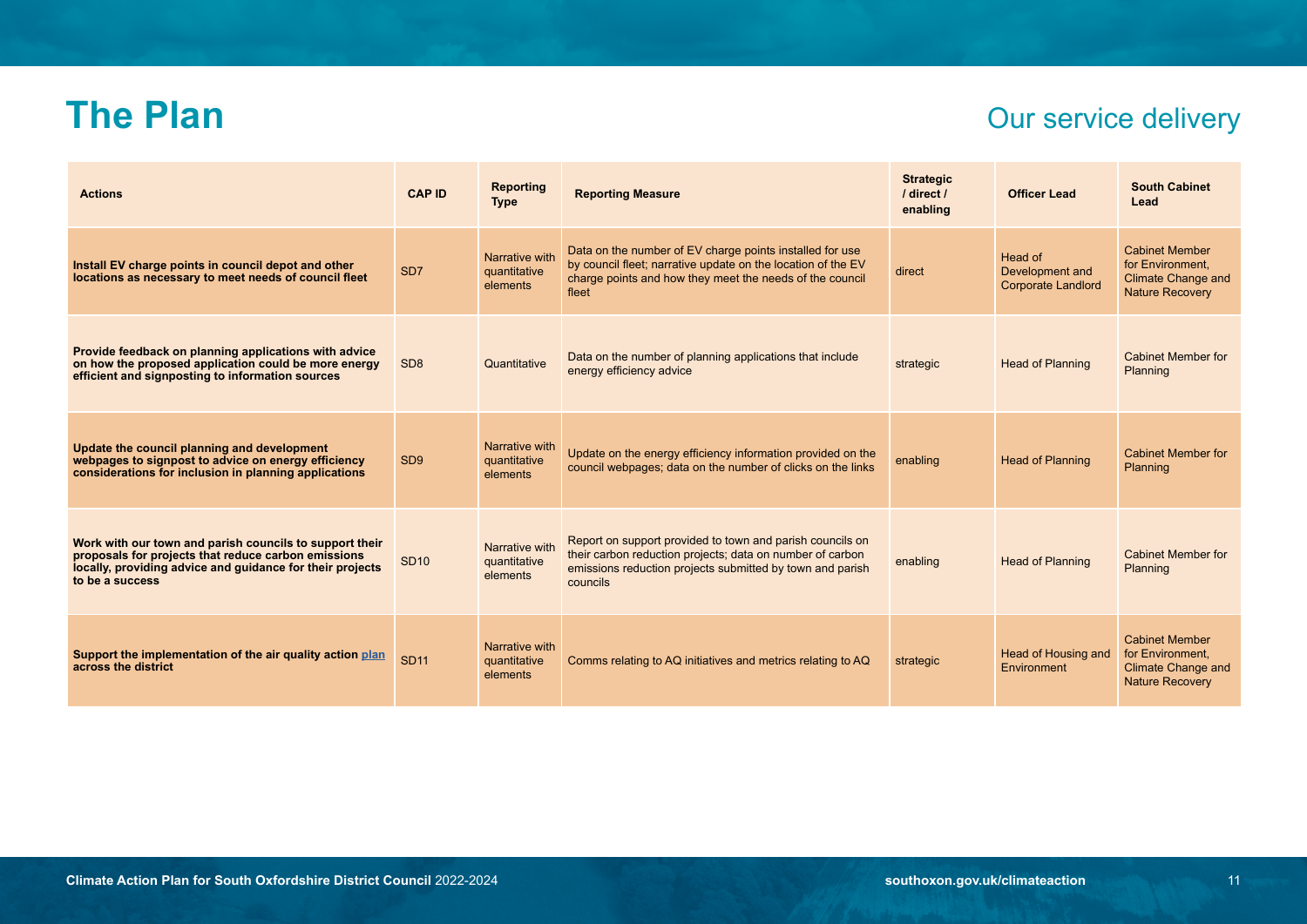### **The Plan** Our people

| <b>Actions</b>                                                                                                                                                                                                                    | <b>CAP ID</b>  | <b>Reporting</b><br><b>Type</b>            | <b>Reporting Measure</b>                                                                                                                                                                                                                                                                   | <b>Strategic</b><br>/ direct /<br>enabling | <b>Officer Lead</b>                                                               | <b>South Cabinet</b><br>Lead                                                        |
|-----------------------------------------------------------------------------------------------------------------------------------------------------------------------------------------------------------------------------------|----------------|--------------------------------------------|--------------------------------------------------------------------------------------------------------------------------------------------------------------------------------------------------------------------------------------------------------------------------------------------|--------------------------------------------|-----------------------------------------------------------------------------------|-------------------------------------------------------------------------------------|
| Provide all-staff and councillor training on the council's<br>climate action plan and carbon literacy                                                                                                                             | P <sub>1</sub> | Narrative with<br>quantitative<br>elements | Data on percentage of staff that have taken the climate<br>action plan training and narrative on how staff have<br>integrated the training into their work, using case studies                                                                                                             | strategic                                  | <b>Head of Corporate</b><br><b>Services</b>                                       | <b>Cabinet Member</b><br>for Corporate<br>Services, Policy and<br>Programmes        |
| Provide enhanced specialist training on latest carbon<br>reduction or climate action approaches to relevant staff<br>and councillors                                                                                              | <b>P2</b>      | Narrative with<br>quantitative<br>elements | Data on percentage of specialist training delivered to staff;<br>narrative on how staff identify the training they need and how<br>they have used the training in their work                                                                                                               | strategic                                  | <b>Head of Corporate</b><br>Services / Head<br>of Policy and<br><b>Programmes</b> | <b>Cabinet Member</b><br>for Corporate<br>Services, Policy and<br><b>Programmes</b> |
| Ensure there is relevant skill and capacity to support<br>grant writing and bidding for climate related funds,<br>maximising the opportunities to include carbon<br>emissions reductions and energy efficiency in all<br>projects | P3             | Narrative with<br>quantitative<br>elements | Dedicated bid writing resource secured<br>Data on the number of applications to grants and funds<br>that relate to climate action and carbon emission reduction:<br>narrative report on grant writing skills and training that has<br>taken place to maximise opportunities on bid writing | strategic                                  | <b>Head of Policy and</b><br><b>Programmes</b>                                    | <b>Cabinet Member</b><br>for Corporate<br>Services, Policy and<br>Programmes        |
| Implement a green travel plan for all staff and<br>councillors, including a digital by default approach<br>where possible to reduce travel                                                                                        | P <sub>4</sub> | Narrative with<br>quantitative<br>elements | Data on staff mileage once this plan is implemented and<br>narrative report on the changes to staff travel as a result of<br>the plan                                                                                                                                                      | strategic                                  | <b>Head of Corporate</b><br><b>Services</b>                                       | <b>Cabinet Member</b><br>for Corporate<br>Services, Policy and<br>Programmes        |
| Set up green champions network for interested staff to<br>support climate work                                                                                                                                                    | <b>P5</b>      | <b>Narrative</b>                           | Report on outcomes of green champion network meetings,<br>including case studies of green champions to highlight key<br>areas of work and impact of the champions                                                                                                                          | strategic                                  | <b>Head of Corporate</b><br><b>Services</b>                                       | <b>Cabinet Member</b><br>for Corporate<br>Services, Policy and<br>Programmes        |
| Incorporate climate action opportunities within council<br>volunteering scheme for staff                                                                                                                                          | P <sub>6</sub> | Narrative with<br>quantitative<br>elements | Data on the number of climate action opportunities within<br>council volunteering scheme; case studies from staff on how<br>they have engaged with this opportunity                                                                                                                        | strategic                                  | <b>Head of Corporate</b><br><b>Services</b>                                       | <b>Cabinet Member</b><br>for Corporate<br>Services, Policy and<br>Programmes        |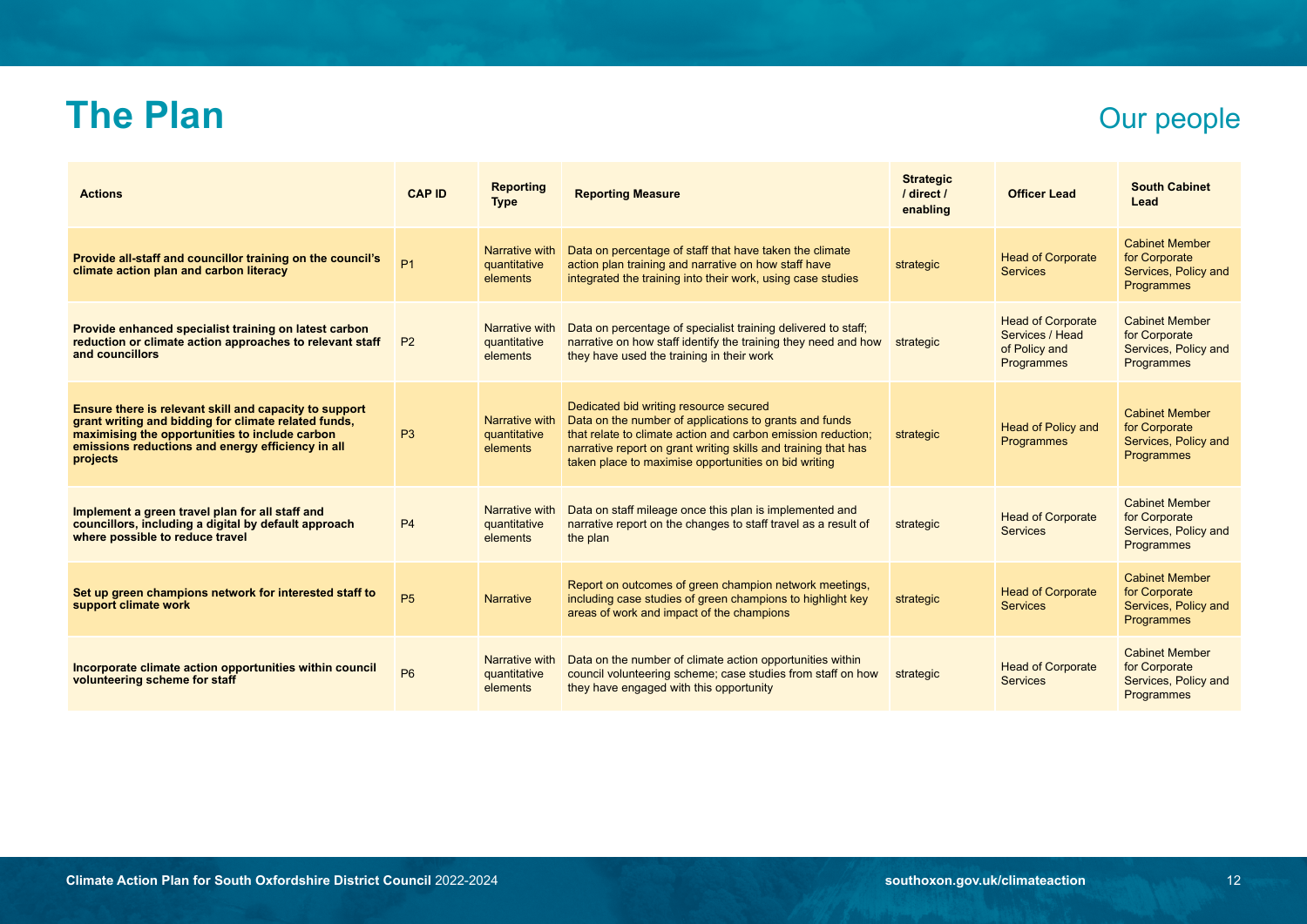### **The Plan** Our land

| <b>Actions</b>                                                                                                                                                                                                                                                                                    | <b>CAP ID</b>  | <b>Reporting</b><br><b>Type</b>            | <b>Reporting Measure</b>                                                                                                                                                                                         | <b>Strategic</b><br>/ direct /<br>enabling | <b>Officer Lead</b>                                     | <b>South Cabinet</b><br>Lead                                                              |
|---------------------------------------------------------------------------------------------------------------------------------------------------------------------------------------------------------------------------------------------------------------------------------------------------|----------------|--------------------------------------------|------------------------------------------------------------------------------------------------------------------------------------------------------------------------------------------------------------------|--------------------------------------------|---------------------------------------------------------|-------------------------------------------------------------------------------------------|
| Following the grounds maintenance operational review,<br>update grounds maintenance operations to enhance<br>biodiversity and tree cover including considering the<br>need for mowing, opportunities to allow for wilding, and<br>reducing the use of pesticides and herbicides where<br>possible | L1             | <b>Narrative</b>                           | Report sharing the updates to the grounds maintenance<br>operations that address the climate emergency and how they<br>support biodiversity                                                                      | strategic                                  | Head of<br>Development and<br><b>Corporate Landlord</b> | <b>Cabinet Member</b><br>for Environment.<br>Climate Change and<br><b>Nature Recovery</b> |
| Identify sites for new tree planting and wilding<br>opportunities on our land or through partnership<br>opportunities on privately owned land to support natural<br>carbon capture                                                                                                                | L2             | <b>Narrative</b>                           | Report on identification of sites for new tree planting<br>opportunities, including plans to plant trees on these sites                                                                                          | strategic                                  | Head of<br>Development and<br><b>Corporate Landlord</b> | <b>Cabinet Member</b><br>for Environment.<br>Climate Change and<br>Nature Recovery        |
| Prepare a business case and, if approved, implement a<br>local renewable energy project, such as a solar farm, to<br>address unavoidable council emissions                                                                                                                                        | L3             | Narrative with<br>quantitative<br>elements | Data on the amount of renewable energy produced and<br>emissions offset; narrative update on the progression<br>of plans for this project and how the renewable energy<br>produced neutralises council emissions | strategic                                  | Head of<br>Development and<br><b>Corporate Landlord</b> | <b>Cabinet Member</b><br>for Economic<br>Development and<br>Regeneration                  |
| Deliver the Park and Charge scheme, installing EV<br>charge points in our car parks, in partnership with<br><b>Oxfordshire County Council</b>                                                                                                                                                     | L <sub>4</sub> | Narrative with<br>quantitative<br>elements | Data on the number of EV charge points installed in council<br>car parks; narrative update on the partnership approach for<br>delivering this project                                                            | strategic                                  | Head of<br>Development and<br><b>Corporate Landlord</b> | <b>Cabinet Member</b><br>for Environment.<br>Climate Change and<br><b>Nature Recovery</b> |
| Develop a business case for installing public EV<br>charging points on additional council premises,<br>including funding sources available                                                                                                                                                        | L <sub>5</sub> | Narrative with<br>quantitative<br>elements | Update on the business case development for installing<br>public EV charging points; data on energy use of the points,<br>including how much charge they provide to EVs                                          | strategic                                  | Head of<br>Development and<br><b>Corporate Landlord</b> | <b>Cabinet Member</b><br>for Economic<br>Development and<br>Regeneration                  |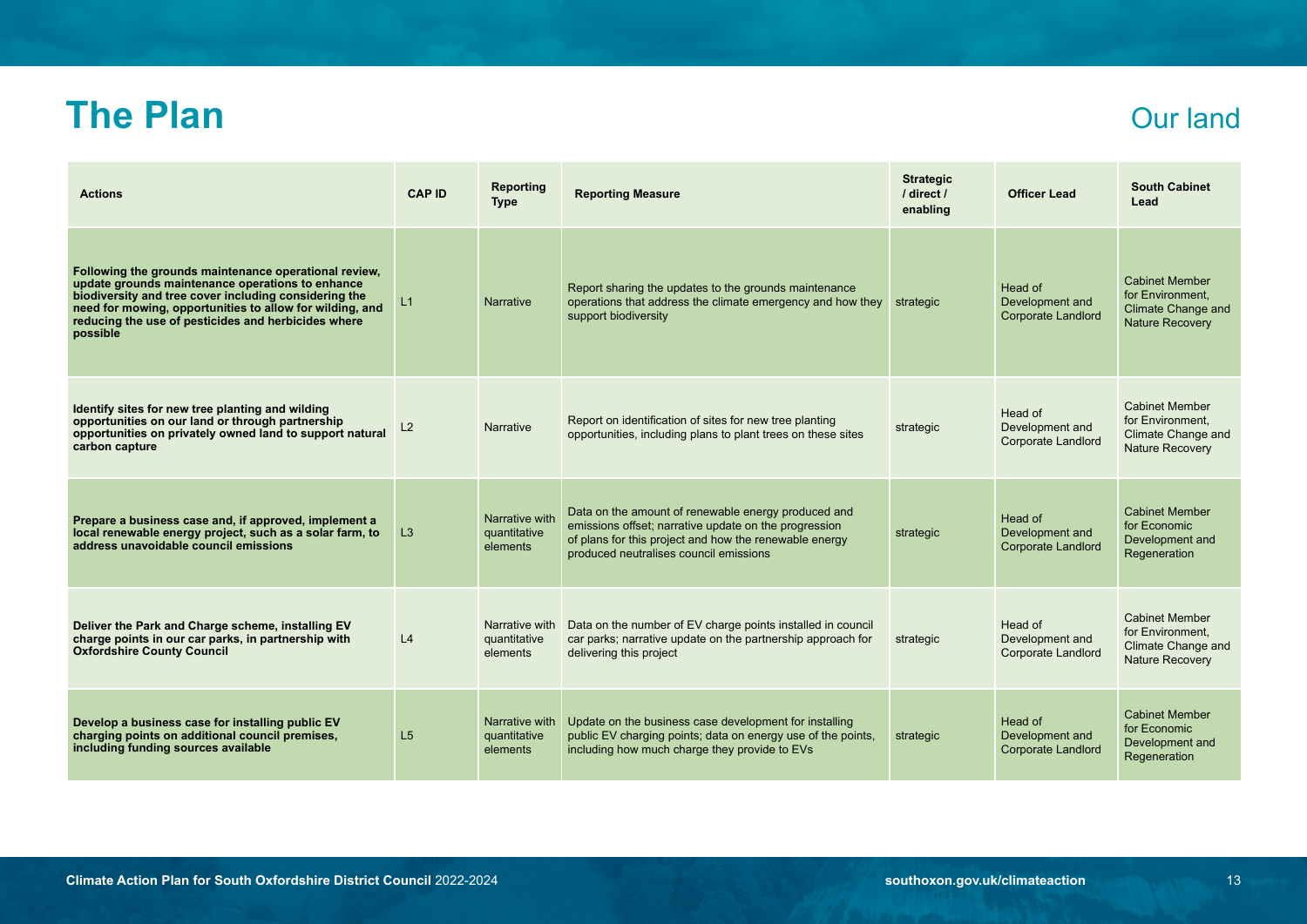### **The Plan** Our buildings

| <b>Actions</b>                                                                                                                                                                            | <b>CAP ID</b> | Reporting<br><b>Type</b>                   | <b>Reporting Measure</b>                                                                                                                                                                                                                                                                                                                                                                                                                | <b>Strategic</b><br>/ direct /<br>enabling | <b>Officer Lead</b>                                     | <b>South Cabinet</b><br>Lead                                             |
|-------------------------------------------------------------------------------------------------------------------------------------------------------------------------------------------|---------------|--------------------------------------------|-----------------------------------------------------------------------------------------------------------------------------------------------------------------------------------------------------------------------------------------------------------------------------------------------------------------------------------------------------------------------------------------------------------------------------------------|--------------------------------------------|---------------------------------------------------------|--------------------------------------------------------------------------|
| a) Complete energy efficiency and site decarbonisation<br>assessments for all leisure centres                                                                                             | <b>B1</b>     | Narrative with<br>quantitative<br>elements | Data on the energy efficiency of all leisure centres and<br>narrative report on site decarbonisation assessments, with<br>projections for how the sites will be decarbonised                                                                                                                                                                                                                                                            | strategic                                  | Head of<br>Development and<br>Corporate Landlord        | <b>Cabinet Member</b><br>for Economic<br>Development and<br>Regeneration |
| b) Following site assessments of leisure centres,<br>prepare for external funding opportunities, including<br>soft market testing                                                         | <b>B1</b>     | Narrative with<br>quantitative<br>elements | Narrative update relating to external funding utilisation, both<br>funding received direct to the Council, and projects which<br>have received part external funding or are in progress if not<br>already delivered<br>Specific elements which should be included - proportion of<br>spend on leisure/community facilities vs amount funded by<br>Council; externally funded Capital schemes; total external<br>funding received figure | direct                                     | Head of<br>Development and<br>Corporate Landlord        | <b>Cabinet Member</b><br>for Economic<br>Development and<br>Regeneration |
| a) Complete energy efficiency and site decarbonisation<br>assessments for all non-leisure operational properties                                                                          | <b>B2</b>     | Narrative with<br>quantitative<br>elements | Data on the energy efficiency of all non-leisure centres and<br>narrative report on site decarbonisation assessments, with<br>projections for how the sites will be decarbonised                                                                                                                                                                                                                                                        | strategic                                  | Head of<br>Development and<br><b>Corporate Landlord</b> | <b>Cabinet Member</b><br>for Economic<br>Development and<br>Regeneration |
| b) Prepare for external funding opportunities for non-<br>leisure properties, particularly properties with an end-<br>of-use heating plant, including carrying out soft market<br>testing | <b>B2</b>     | Narrative with<br>quantitative<br>elements | Narrative update relating to external funding utilisation, both<br>funding received direct to the Council, and projects which<br>have received part external funding or are in progress if not<br>already delivered<br>Specific elements which should be included - proportion of<br>spend on leisure/community facilities vs amount funded by<br>Council; externally funded Capital schemes; total external<br>funding received figure | strategic                                  | Head of<br>Development and<br>Corporate Landlord        | <b>Cabinet Member</b><br>for Economic<br>Development and<br>Regeneration |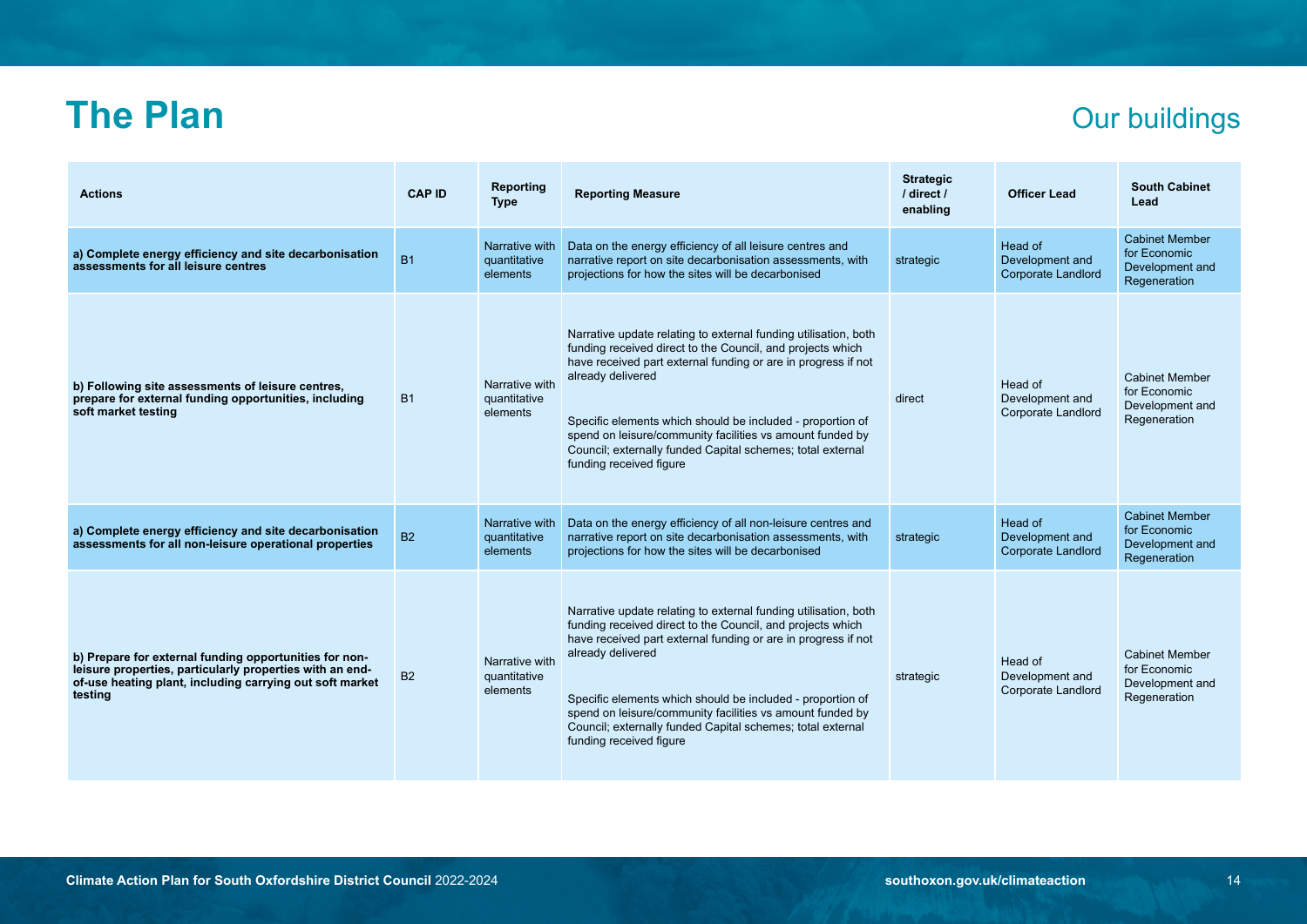# **The Plan** Our buildings

| <b>Actions</b>                                                                                                                                                                                                                                                                                                                                      | <b>CAP ID</b> | Reporting<br><b>Type</b>                   | <b>Reporting Measure</b>                                                                                                                                                                                                 | <b>Strategic</b><br>/ direct /<br>enabling | <b>Officer Lead</b>                                     | <b>South Cabinet</b><br>Lead                                             |
|-----------------------------------------------------------------------------------------------------------------------------------------------------------------------------------------------------------------------------------------------------------------------------------------------------------------------------------------------------|---------------|--------------------------------------------|--------------------------------------------------------------------------------------------------------------------------------------------------------------------------------------------------------------------------|--------------------------------------------|---------------------------------------------------------|--------------------------------------------------------------------------|
| Prepare plan for Didcot Broadway site using sustainable<br>designs and low carbon and water efficient standards,<br>as well as including the provision for infrastructure that<br>supports sustainable transport and has considered<br>waste and recycling facilities                                                                               | <b>B3</b>     | Narrative with<br>quantitative<br>elements | Report on the sustainable design and low carbon and water<br>efficient standards used in the plans for the Didcot Broadway<br>site; data on expected energy usage of the building                                        | direct                                     | Head of Policy and<br>Programmes                        | <b>Cabinet Member</b><br>for Economic<br>Development and<br>Regeneration |
| Prepare Didcot Gateway site project plan to achieve the<br>BREEAM excellent standard in addition to a 40 per cent<br>reduction in carbon emissions compared with a 2013<br>Building Regulations compliant base case, and with<br>consideration for sustainability and environmental<br>impact throughout the design and construction of the<br>site | <b>B4</b>     | Narrative with<br>quantitative<br>elements | Report on the carbon emission reductions and prospective<br>energy use of the building; including sustainability and<br>environmental impact considerations included in the plan                                         | direct                                     | Head of Policy and<br>Programmes                        | <b>Cabinet Member</b><br>for Economic<br>Development and<br>Regeneration |
| Retrofit Cornerstone Arts Centre to ensure it is fit for<br>purpose using energy efficient methods, including solar<br>panels on the roof and a low carbon heating system                                                                                                                                                                           | <b>B5</b>     | Narrative with<br>quantitative<br>elements | Report on retrofit upgrades to the Cornerstone Arts Centre;<br>data on carbon emissions savings from upgrades                                                                                                            | strategic                                  | Head of<br>Development and<br><b>Corporate Landlord</b> | <b>Cabinet Member</b><br>for Economic<br>Development and<br>Regeneration |
| Include carbon and energy reduction targets in<br>management plans for the monitoring of site operations<br>including all leisure centres to enforce and encourage<br>low carbon operational behaviour in council assets                                                                                                                            | <b>B6</b>     | Narrative with<br>quantitative<br>elements | Report on the changes to the carbon and energy reduction<br>targets in the criteria for monitoring operations and what<br>actions are being taken to meet these targets; and data on<br>carbon emissions from operations | strategic                                  | Head of<br>Development and<br>Corporate Landlord        | <b>Cabinet Member</b><br>for Housing and<br>Environment                  |
| Develop a policy to agree an energy efficiency standard<br>for new asset acquisitions and council owned builds                                                                                                                                                                                                                                      | <b>B7</b>     | <b>Narrative</b>                           | Update on the development of the energy efficiency<br>standards policy for new asset acquisitions and builds,<br>including case studies of how this has been implemented                                                 | strategic                                  | Head of<br>Development and<br><b>Corporate Landlord</b> | <b>Cabinet Member</b><br>for Housing and<br>Environment                  |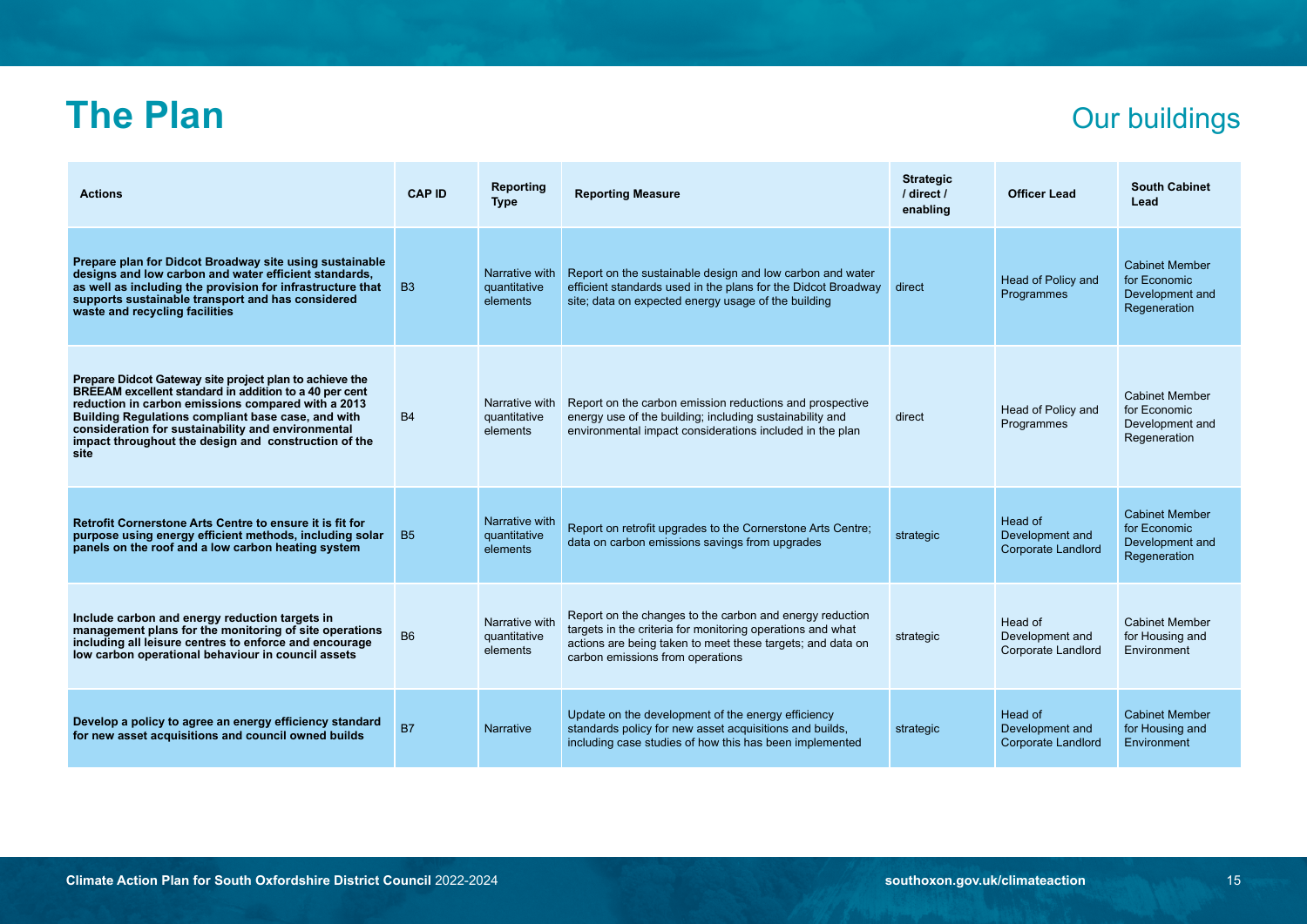### **The Plan** Our communities

| <b>Actions</b>                                                                                                                                                                                                                                                     | <b>CAP ID</b>  | Reporting<br><b>Type</b> | <b>Reporting Measure</b>                                                                                                                           | <b>Strategic</b><br>/ direct /<br>enabling | <b>Officer Lead</b>                         | <b>South Cabinet</b><br>Lead                                                 |
|--------------------------------------------------------------------------------------------------------------------------------------------------------------------------------------------------------------------------------------------------------------------|----------------|--------------------------|----------------------------------------------------------------------------------------------------------------------------------------------------|--------------------------------------------|---------------------------------------------|------------------------------------------------------------------------------|
| Implement an external communications plan which<br>shares updates on the climate action work undertaken<br>by the council, and advice and quidance to residents,<br>businesses and the voluntary and community sector on<br>reducing carbon emissions. To include: | C <sub>1</sub> | <b>Narrative</b>         | Narrative update on the influencing work undertaken to<br>support and encourage local businesses relating to climate<br>change and nature recovery | enabling                                   | <b>Head of Corporate</b><br><b>Services</b> | <b>Cabinet Member</b><br>for Corporate<br>Services, Policy and<br>Programmes |
| Advice and guidance on circular economy principles<br>and how to implement them, especially for businesses<br>and the voluntary and community sector                                                                                                               | C <sub>2</sub> | <b>Narrative</b>         |                                                                                                                                                    |                                            | <b>Head of Corporate</b><br><b>Services</b> | <b>Cabinet Member</b><br>for Corporate<br>Services, Policy and<br>Programmes |
| Advice and guidance on energy efficiency of operations,<br>including consideration for delivery options and the<br>energy efficiency of buildings used by businesses and<br>the voluntary and community sector                                                     | C <sub>3</sub> | <b>Narrative</b>         |                                                                                                                                                    |                                            | <b>Head of Corporate</b><br><b>Services</b> | <b>Cabinet Member</b><br>for Corporate<br>Services, Policy and<br>Programmes |
| Share climate friendly lifestyle changes, including ways<br>to make homes more energy efficient                                                                                                                                                                    | C <sub>4</sub> | <b>Narrative</b>         |                                                                                                                                                    |                                            | <b>Head of Corporate</b><br><b>Services</b> | <b>Cabinet Member</b><br>for Corporate<br>Services, Policy and<br>Programmes |
| Promote climate funding opportunities for businesses,<br>voluntary and community sectors, and residents                                                                                                                                                            | C <sub>5</sub> | <b>Narrative</b>         |                                                                                                                                                    |                                            | <b>Head of Corporate</b><br><b>Services</b> | <b>Cabinet Member</b><br>for Corporate<br>Services, Policy and<br>Programmes |
| Collect, share and promote ideas for community<br>sharing and reuse to reduce waste and unnecessary<br>consumption                                                                                                                                                 | C6             | <b>Narrative</b>         |                                                                                                                                                    |                                            | <b>Head of Corporate</b><br><b>Services</b> | <b>Cabinet Member</b><br>for Corporate<br>Services, Policy and<br>Programmes |
| Promote relevant housing energy efficiency schemes,<br>including grants, to residents, landlords and housing<br>associations                                                                                                                                       | C <sub>7</sub> | <b>Narrative</b>         |                                                                                                                                                    |                                            | <b>Head of Corporate</b><br><b>Services</b> | <b>Cabinet Member</b><br>for Corporate<br>Services, Policy and<br>Programmes |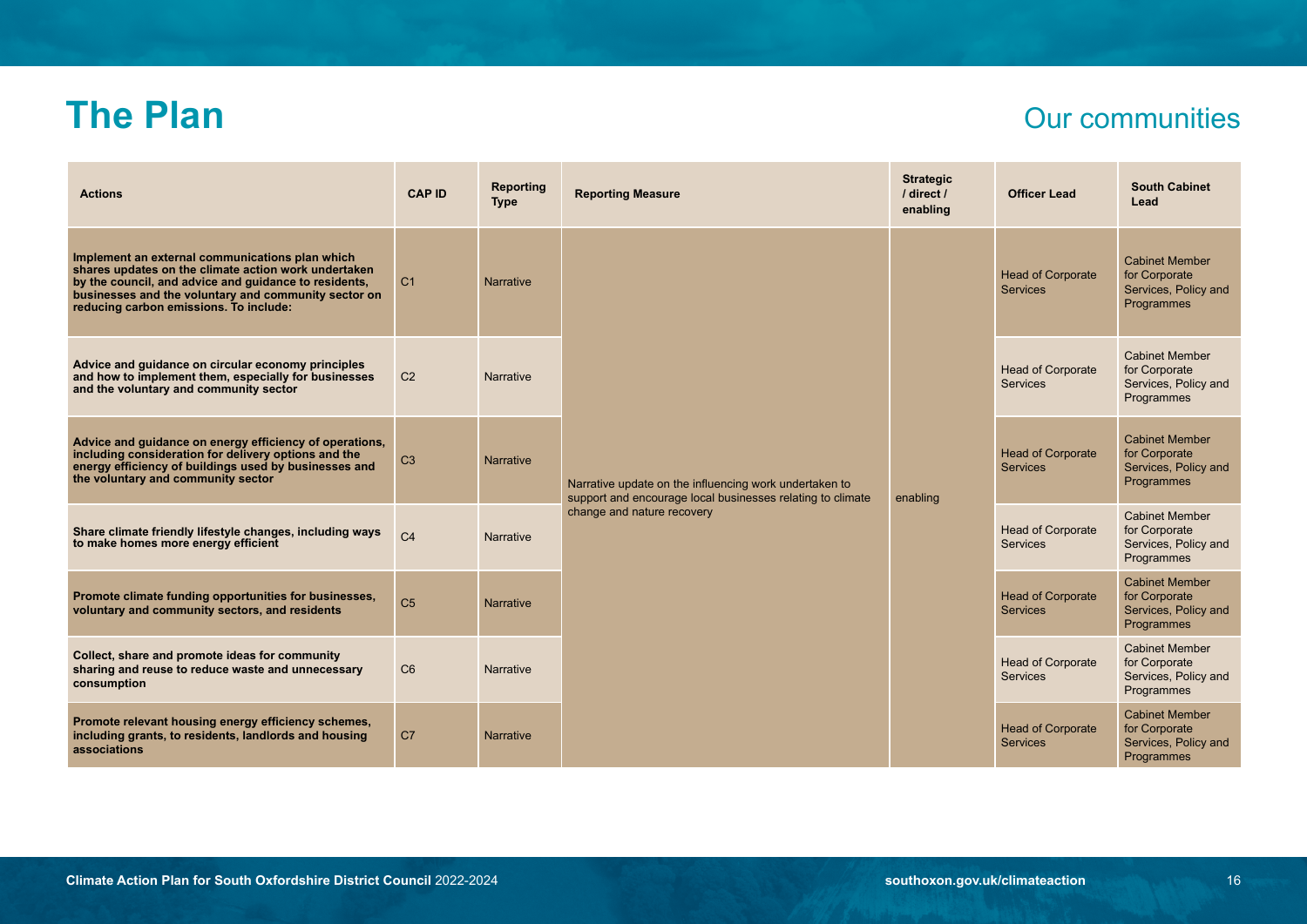### **The Plan** Our communities

| <b>Actions</b>                                                                                                                                                                                                                                                                                                      | <b>CAP ID</b>   | Reporting<br><b>Type</b>                   | <b>Reporting Measure</b>                                                                                                                                                                                                                                               | <b>Strategic</b><br>/ direct /<br>enabling | <b>Officer Lead</b>                                     | <b>South Cabinet</b><br>Lead                                                 |
|---------------------------------------------------------------------------------------------------------------------------------------------------------------------------------------------------------------------------------------------------------------------------------------------------------------------|-----------------|--------------------------------------------|------------------------------------------------------------------------------------------------------------------------------------------------------------------------------------------------------------------------------------------------------------------------|--------------------------------------------|---------------------------------------------------------|------------------------------------------------------------------------------|
| Include in Community Employment Plans considerations<br>for addressing the council's climate neutral targets<br>through commitments such as green skills training,<br>sourcing through a local and sustainable supply chain.<br>supporting local social enterprises and charities and<br>accessing local employment | C <sub>8</sub>  | Narrative with<br>quantitative<br>elements | Update on the conditions of Community Employment Plan<br>that address the climate emergency and how they are<br>being implemented by developers; data on the number of<br>Community Employment Plans implemented with conditions<br>that address the climate emergency | strategic                                  | Head of<br>Development and<br><b>Corporate Landlord</b> | <b>Cabinet Member</b><br>for Economic<br>Development and<br>Regeneration     |
| Support communities with their neighbourhood<br>planning by providing up-to-date advice and guidance<br>on climate measures and actions, encouraging climate<br>considerations to be at the core of neighbourhood plans                                                                                             | C9              | Narrative with<br>quantitative<br>elements | Data on the number of neighbourhood plans developed<br>Narrative update on the types of climate actions incorporated                                                                                                                                                   | enabling                                   | <b>Head of Policy and</b><br>Programmes                 | <b>Cabinet Member</b><br>for Corporate<br>Services, Policy and<br>Programmes |
| Support taxi drivers in switching to electric vehicles,<br>including reviewing options to incentivise the switch<br>through fees and charges                                                                                                                                                                        | C10             | Narrative with<br>quantitative<br>elements | Data on the number of taxi drivers driving electric vehicles<br>and narrative update on the support to taxi drivers for doing<br><b>SO</b>                                                                                                                             | enabling                                   | Head of Housing and<br>Environment                      | <b>Cabinet Member</b><br>for Community<br>Wellbeing                          |
| Organise quarterly climate focused network meetings<br>for town and parish councils, and voluntary and<br>community organisations                                                                                                                                                                                   | C <sub>11</sub> | Narrative with<br>quantitative<br>elements | Data on number of meetings held<br>Narrative update on the agendas, outcomes and actions<br>from the meetings                                                                                                                                                          | enabling                                   | <b>Head of Corporate</b><br><b>Services</b>             | <b>Cabinet Member</b><br>for Corporate<br>Services, Policy and<br>Programmes |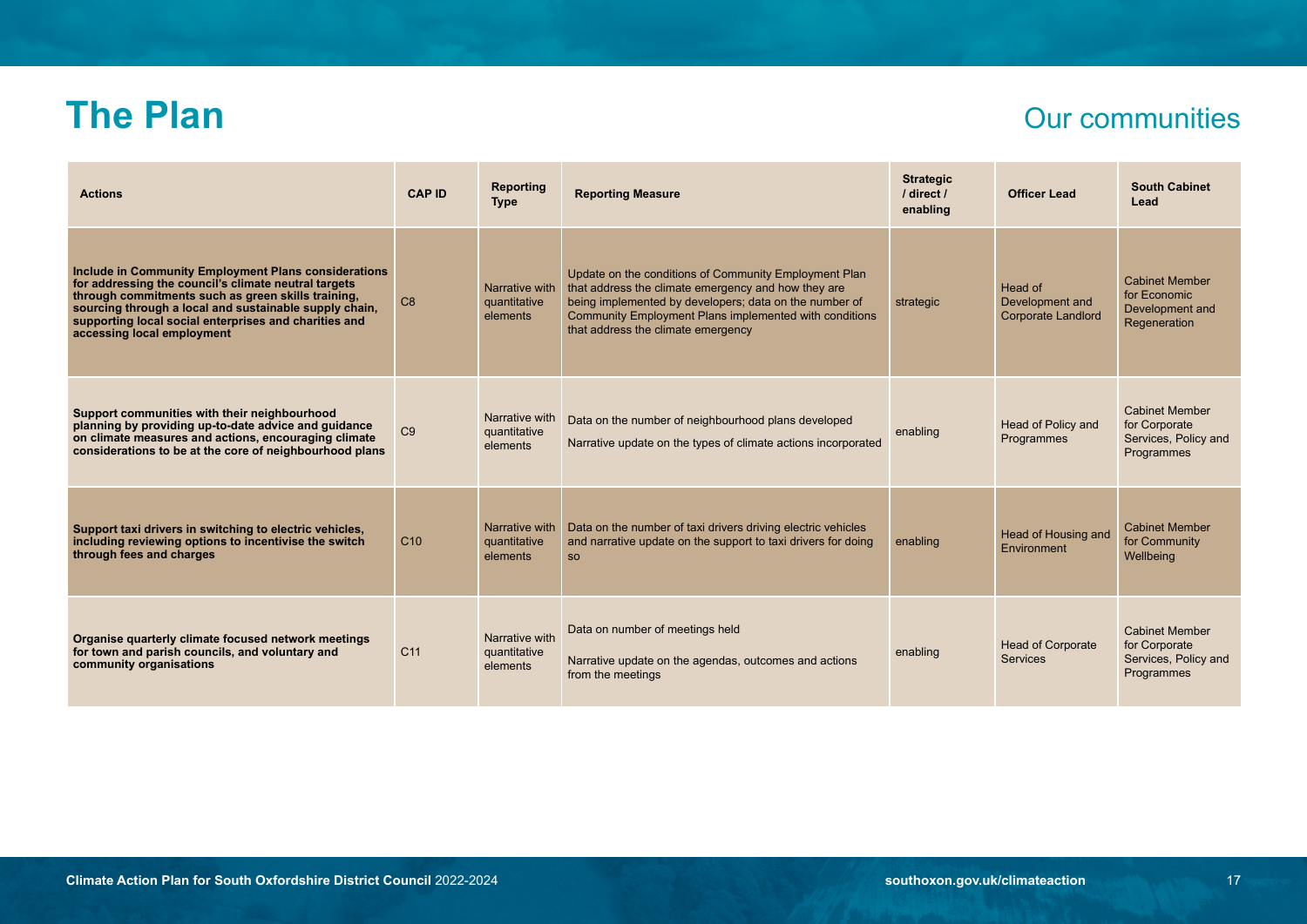### **The Plan** Our partners

| <b>Actions</b>                                                                                                                                                                                | <b>CAP ID</b>   | Reporting<br><b>Type</b>                   | <b>Reporting Measure</b>                                                                                                                                                                                                                      | <b>Strategic</b><br>/ direct /<br>enabling | Officer Lead                     | <b>South Cabinet</b><br>Lead                                                              |
|-----------------------------------------------------------------------------------------------------------------------------------------------------------------------------------------------|-----------------|--------------------------------------------|-----------------------------------------------------------------------------------------------------------------------------------------------------------------------------------------------------------------------------------------------|--------------------------------------------|----------------------------------|-------------------------------------------------------------------------------------------|
| Build relationships with town and parish councils to<br>support and encourage their climate action initiatives                                                                                | OP <sub>1</sub> | Narrative                                  | Update on how the council has worked with town and parish<br>councils on climate action initiatives, including case studies                                                                                                                   | strategic                                  | Head of Policy and<br>Programmes | <b>Cabinet Member</b><br>for Corporate<br>Services, Policy and<br>Programmes              |
| Identify areas in our community that are most vulnerable<br>to the effects of climate change to ensure they are<br>properly supported and protected to promote wider<br>community wellbeing   | OP <sub>2</sub> | Narrative                                  | Update on the identification of areas most vulnerable to the<br>effects of climate change and how the council has supported<br>them to adapt to these changes, including through initiatives<br>such as Better Housing Better Health          | strategic                                  | Head of Policy and<br>Programmes | <b>Cabinet Member</b><br>for Corporate<br>Services, Policy and<br>Programmes              |
| Work with Oxfordshire County Council to support active<br>and sustainable travel infrastructure initiatives                                                                                   | OP <sub>3</sub> | Narrative with<br>quantitative<br>elements | Narrative update on work with Oxfordshire County Council<br>Optional quantitative metrics on the amount of new<br>footpaths/cycle paths                                                                                                       | strategic                                  | Head of Policy and<br>Programmes | <b>Cabinet Member</b><br>for Environment.<br>Climate Change and<br><b>Nature Recovery</b> |
| Work with the Future Oxfordshire Partnership on a<br>county-wide approach to reducing carbon emissions,<br>building on the strategic vision and Pathways to Zero<br><b>Carbon Oxfordshire</b> | OP <sub>4</sub> | Narrative                                  | Update on progress on Future Oxfordshire<br>Partnership's county-wide approach to reducing carbon<br>emissions, including examples of projects and programmes<br>that address the strategic vision and Pathways to Zero<br>Carbon Oxfordshire | strategic                                  | Head of Policy and<br>Programmes | Leader of the Council                                                                     |